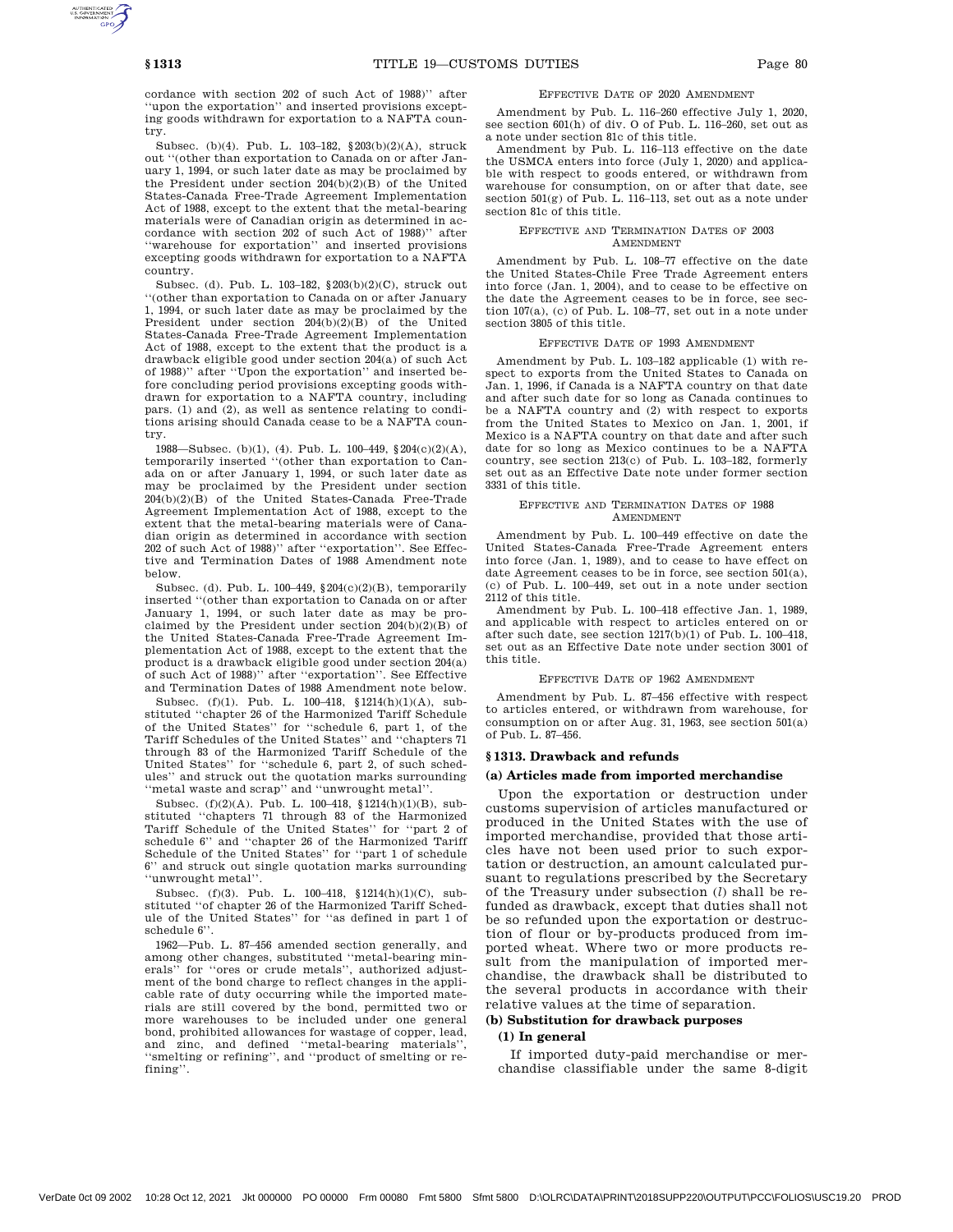HTS subheading number as such imported merchandise is used in the manufacture or production of articles within a period not to exceed 5 years from the date of importation of such imported merchandise, there shall be allowed upon the exportation, or destruction under customs supervision, of any such articles, notwithstanding the fact that none of the imported merchandise may actually have been used in the manufacture or production of the exported or destroyed articles, an amount calculated pursuant to regulations prescribed by the Secretary of the Treasury under subsection (*l*), but only if those articles have not been used prior to such exportation or destruction.

### **(2) Requirements relating to transfer of merchandise**

### **(A) Manufacturers and producers**

Drawback shall be allowed under paragraph (1) with respect to an article manufactured or produced using imported merchandise or other merchandise classifiable under the same 8-digit HTS subheading number as such imported merchandise only if the manufacturer or producer of the article received such imported merchandise or such other merchandise, directly or indirectly, from the importer.

# **(B) Exporters and destroyers**

Drawback shall be allowed under paragraph (1) with respect to a manufactured or produced article that is exported or destroyed only if the exporter or destroyer received that article, directly or indirectly, from the manufacturer or producer.

## **(C) Evidence of transfer**

Transfers of merchandise under subparagraph (A) and transfers of articles under subparagraph (B) may be evidenced by business records kept in the normal course of business and no additional certificates of transfer or manufacture shall be required.

# **(3) Submission of bill of materials or formula**

#### **(A) In general**

Drawback shall be allowed under paragraph (1) with respect to an article manufactured or produced using imported merchandise or other merchandise classifiable under the same 8-digit HTS subheading number as such imported merchandise only if the person making the drawback claim submits with the claim a bill of materials or formula identifying the merchandise and article by the 8-digit HTS subheading number and the quantity of the merchandise.

### **(B) Bill of materials and formula defined**

In this paragraph, the terms ''bill of materials'' and ''formula'' mean records kept in the normal course of business that identify each component incorporated into a manufactured or produced article or that identify the quantity of each element, material, chemical, mixture, or other substance incorporated into a manufactured article.

# **(4) Special rule for sought chemical elements (A) In general**

For purposes of paragraph (1), a sought chemical element may be—

(i) considered imported merchandise, or merchandise classifiable under the same 8 digit HTS subheading number as such imported merchandise, used in the manufacture or production of an article as described in paragraph (1); and

(ii) substituted for source material containing that sought chemical element, without regard to whether the sought chemical element and the source material are classifiable under the same 8-digit HTS subheading number, and apportioned quantitatively, as appropriate.

# **(B) Sought chemical element defined**

In this paragraph, the term ''sought chemical element'' means an element listed in the Periodic Table of Elements that is imported into the United States or a chemical compound consisting of those elements, either separately in elemental form or contained in source material.

# **(c) Merchandise not conforming to sample or specifications**

# **(1) Conditions for drawback**

Upon the exportation or destruction under the supervision of the Customs Service of articles or merchandise—

(A) upon which the duties have been paid, (B) which has been entered or withdrawn for consumption,

(C) which is—

(i) not conforming to sample or specifications, shipped without the consent of the consignee, or determined to be defective as of the time of importation, or

(ii) ultimately sold at retail by the importer, or the person who received the merchandise from the importer, and for any reason returned to and accepted by the importer, or the person who received the merchandise from the importer, and

(D) which, within 5 years after the date of importation or withdrawal, as applicable, has been exported or destroyed under the supervision of U.S. Customs and Border Protection,

an amount calculated pursuant to regulations prescribed by the Secretary of the Treasury under subsection (*l*) shall be refunded as drawback.

# **(2) Designation of import entries**

For purposes of paragraph  $(1)(C)(ii)$ , drawback may be claimed by designating an entry of merchandise that was imported within 1 year before the date of exportation or destruction of the merchandise described in paragraph (1)(A) and (B) under the supervision of U.S. Customs and Border Protection. The merchandise designated for drawback must be identified in the import documentation with the same eight-digit classification number and specific product identifier (such as part number, SKU, or product code) as the returned merchandise.

VerDate 0ct 09 2002 10:28 Oct 12, 2021 Jkt 000000 PO 00000 Frm 00081 Fmt 5800 Sfmt 5800 D:\OLRC\DATA\PRINT\2018SUPP220\OUTPUT\PCC\FOLIOS\USC19.20 PROD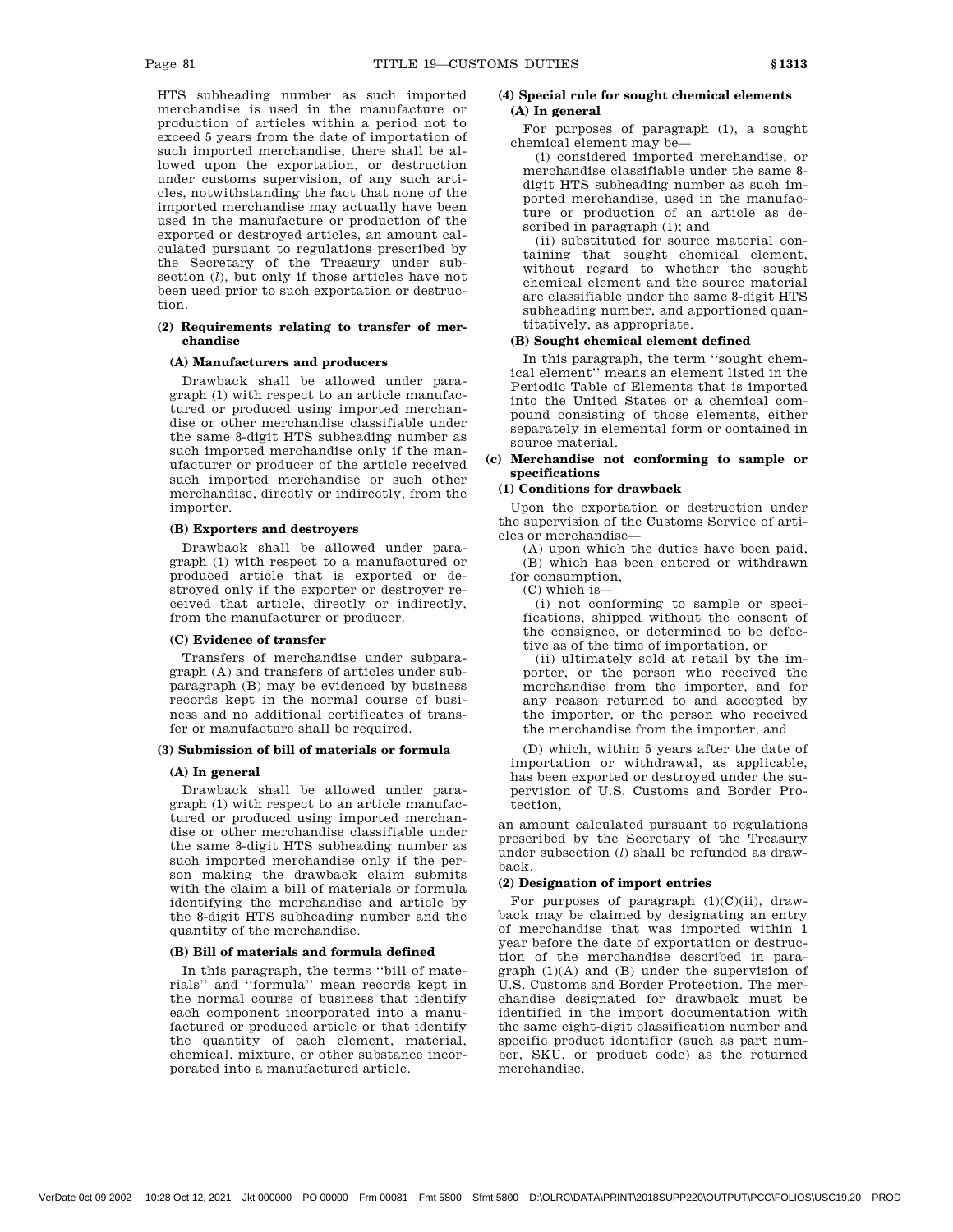# **(3) Evidence of transfers**

Transfers of merchandise under paragraph (1) may be evidenced by business records kept in the normal course of business and no additional certificates of transfer shall be required.

## **(d) Flavoring extracts; medicinal or toilet preparations; bottled distilled spirits and wines**

Upon the exportation of flavoring extracts, medicinal or toilet preparations (including perfumery) manufactured or produced in the United States in part from domestic alcohol on which an internal-revenue tax has been paid, there shall be allowed a drawback equal in amount to the tax found to have been paid on the alcohol so used.

Upon the exportation of bottled distilled spirits and wines manufactured or produced in the United States on which an internal-revenue tax has been paid or determined, there shall be allowed, under regulations to be prescribed by the Commissioner of Internal Revenue, with the approval of the Secretary of the Treasury, a drawback equal in amount to the tax found to have been paid or determined on such bottled distilled spirits and wines. In the case of distilled spirits, the preceding sentence shall not apply unless the claim for drawback is filed by the bottler or packager of the spirits and unless such spirits have been stamped or restamped, and marked, especially for export, under regulations prescribed by the Commissioner of Internal Revenue, with the approval of the Secretary of the Treasury.

### **(e) Imported salt for curing fish**

Imported salt in bond may be used in curing fish taken by vessels licensed to engage in the fisheries, and in curing fish on the shores of the navigable waters of the United States, whether such fish are taken by licensed or unlicensed vessels, and upon proof that the salt has been used for either of such purposes, the duties on the same shall be remitted.

### **(f) Exportation of meats cured with imported salt**

Upon the exportation of meats, whether packed or smoked, which have been cured in the United States with imported salt, there shall be refunded, upon satisfactory proof that such meats have been cured with imported salt, the duties paid on the salt so used in curing such exported meats, in amounts not less than \$100.

# **(g) Materials for construction and equipment of vessels built for foreigners**

The provisions of this section shall apply to materials imported and used in the construction and equipment of vessels built for foreign account and ownership, or for the government of any foreign country, notwithstanding that such vessels may not within the strict meaning of the term be articles exported.

### **(h) Jet aircraft engines**

Upon the exportation of jet aircraft engines manufactured or produced abroad that have been overhauled, repaired, rebuilt, or reconditioned in the United States with the use of imported merchandise, including parts, there shall

be refunded, upon satisfactory proof that such imported merchandise has been so used, the duties which have been paid thereon, in amounts not less than \$100.

# **(i) Proof of exportation**

A person claiming drawback under this section based on the exportation of an article shall provide proof of the exportation of the article. Such proof of exportation—

(1) shall establish fully the date and fact of exportation and the identity of the exporter; and

(2) may be established through the use of records kept in the normal course of business or through an electronic export system of the United States Government, as determined by the Commissioner of U.S. Customs and Border Protection.

#### **(j) Unused merchandise drawback**

(1) If imported merchandise, on which was paid any duty, tax, or fee imposed under Federal law upon entry or importation—

(A) is, before the close of the 5-year period beginning on the date of importation and before the drawback claim is filed—

(i) exported, or

(ii) destroyed under customs supervision; and

(B) is not used within the United States before such exportation or destruction;

then upon such exportation or destruction an amount calculated pursuant to regulations prescribed by the Secretary of the Treasury under subsection (*l*) shall be refunded as drawback. The exporter (or destroyer) has the right to claim drawback under this paragraph, but may endorse such right to the importer or any intermediate party.

(2) Subject to paragraphs (4), (5), and (6), if there is, with respect to imported merchandise on which was paid any duty, tax, or fee imposed under Federal law upon entry or importation, any other merchandise (whether imported or domestic), that—

(A) is classifiable under the same 8-digit HTS subheading number as such imported merchandise;

(B) is, before the close of the 5-year period beginning on the date of importation of the imported merchandise and before the drawback claim is filed, either exported or destroyed under customs supervision; and

(C) before such exportation or destruction—

(i) is not used within the United States, and

(ii) is in the possession of, including ownership while in bailment, in leased facilities, in transit to, or in any other manner under the operational control of, the party claiming drawback under this paragraph, if that party—

(I) is the importer of the imported merchandise, or

(II) received the imported merchandise, other merchandise classifiable under the same 8-digit HTS subheading number as such imported merchandise, or any combination of such imported merchandise and such other merchandise, directly or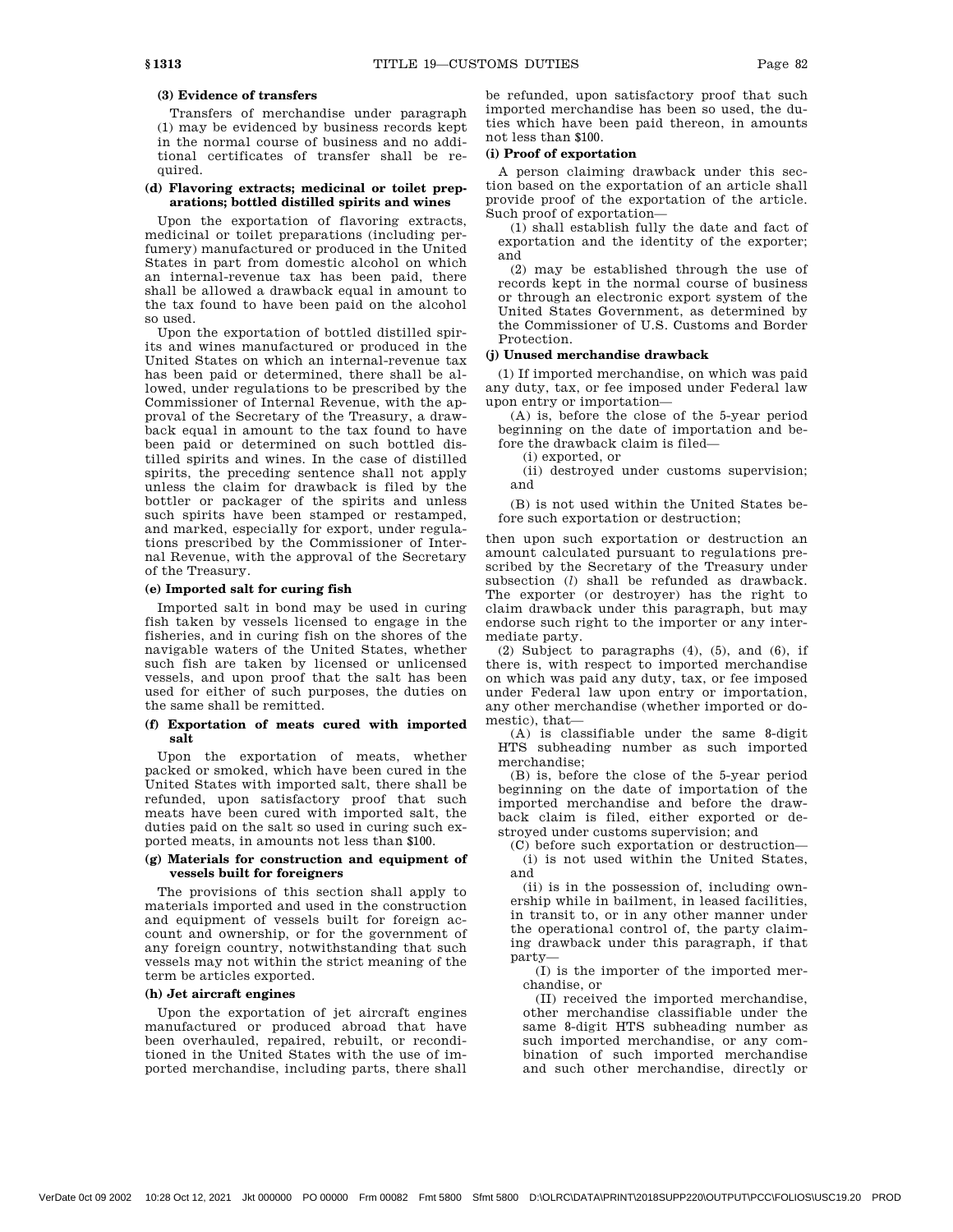indirectly from the person who imported and paid any duties, taxes, and fees imposed under Federal law upon importation or entry and due on the imported merchandise (and any such transferred merchandise, regardless of its origin, will be treated as the imported merchandise and any retained merchandise will be treated as domestic merchandise);

then, notwithstanding any other provision of law, upon the exportation or destruction of such other merchandise an amount calculated pursuant to regulations prescribed by the Secretary of the Treasury under subsection (*l*) shall be refunded as drawback. Notwithstanding subparagraph (A), drawback shall be allowed under this paragraph with respect to wine if the imported wine and the exported wine are of the same color and the price variation between the imported wine and the exported wine does not exceed 50 percent. Transfers of merchandise may be evidenced by business records kept in the normal course of business and no additional certificates of transfer shall be required.

(3) The performing of any operation or combination of operations (including, but not limited to, testing, cleaning, repacking, inspecting, sorting, refurbishing, freezing, blending, repairing, reworking, cutting, slitting, adjusting, replacing components, relabeling, disassembling, and unpacking), not amounting to manufacture or production for drawback purposes under the preceding provisions of this section on—

(A) the imported merchandise itself in cases to which paragraph (1) applies, or

(B) merchandise classifiable under the same 8-digit HTS subheading number as such imported merchandise in cases to which paragraph (2) applies,

shall not be treated as a use of that merchandise for purposes of applying paragraph (1)(B) or  $(2)(C)$ .

(4)(A)(i) Effective upon the entry into force of the USMCA, the exportation to a USMCA country of merchandise that is fungible with and substituted for imported merchandise, other than merchandise described in paragraphs (1) through (8) of section 4534(a) of this title, shall not constitute an exportation for purposes of paragraph (2).

(ii) In this subparagraph, the terms ''USMCA'' and ''USMCA country'' have the meanings given those terms in section 4502 of this title.

(B) Beginning on January 1, 2015, the exportation to Chile of merchandise that is fungible with and substituted for imported merchandise, other than merchandise described in paragraphs (1) through (5) of section 203(a) of the United States-Chile Free Trade Agreement Implementation Act, shall not constitute an exportation for purposes of paragraph (2). The preceding sentence shall not be construed to permit the substitution of unused drawback under paragraph (2) of this subsection with respect to merchandise described in paragraph  $(2)$  of section  $203(a)$ of the United States-Chile Free Trade Agreement Implementation Act.

 $(5)(A)$  For purposes of paragraph  $(2)$  and except as provided in subparagraph (B), merchandise may not be substituted for imported merchandise for drawback purposes based on the 8-digit HTS subheading number if the article description for the 8-digit HTS subheading number under which the imported merchandise is classified begins with the term ''other''.

(B) In cases described in subparagraph (A), merchandise may be substituted for imported merchandise for drawback purposes if—

(i) the other merchandise and such imported merchandise are classifiable under the same

10-digit HTS statistical reporting number; and (ii) the article description for that 10-digit HTS statistical reporting number does not begin with the term ''other''.

(6)(A) For purposes of paragraph (2), a drawback claimant may use the first 8 digits of the 10-digit Schedule B number for merchandise or an article to determine if the merchandise or article is classifiable under the same 8-digit HTS subheading number as the imported merchandise, without regard to whether the Schedule B number corresponds to more than one 8-digit HTS subheading number.

(B) In this paragraph, the term ''Schedule B'' means the Department of Commerce Schedule B, Statistical Classification of Domestic and Foreign Commodities Exported from the United States.

# **(k) Liability for drawback claims**

# **(1) In general**

Any person making a claim for drawback under this section shall be liable for the full amount of the drawback claimed.

### **(2) Liability of importers**

An importer shall be liable for any drawback claim made by another person with respect to merchandise imported by the importer in an amount equal to the lesser of—

(A) the amount of duties, taxes, and fees that the person claimed with respect to the imported merchandise; or

(B) the amount of duties, taxes, and fees that the importer authorized the other person to claim with respect to the imported merchandise.

### **(3) Joint and several liability**

Persons described in paragraphs (1) and (2) shall be jointly and severally liable for the amount described in paragraph (2).

### **(***l***) Regulations**

## **(1) In general**

Allowance of the privileges provided for in this section shall be subject to compliance with such rules and regulations as the Secretary of the Treasury shall prescribe.

# **(2) Calculation of drawback**

## **(A) In general**

Not later than the date that is 2 years after February 24, 2016, the Secretary shall prescribe regulations for determining the calculation of amounts refunded as drawback under this section.

### **(B) Claims with respect to unused merchandise**

The regulations required by subparagraph (A) for determining the calculation of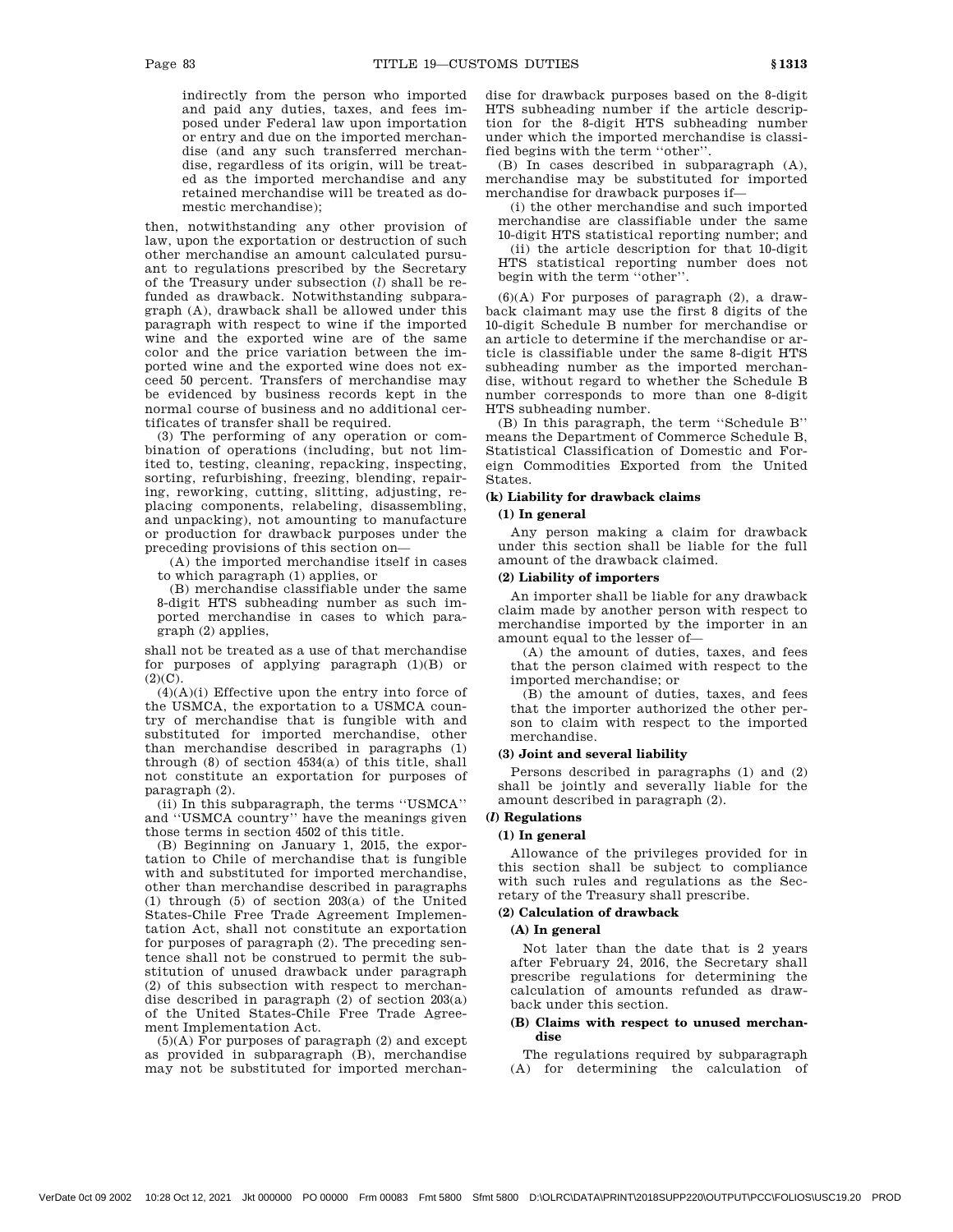amounts refunded as drawback under this section shall provide for a refund of equal to 99 percent of the duties, taxes, and fees paid on the imported merchandise, which were imposed under Federal law upon entry or importation of the imported merchandise, and may require the claim to be based upon the average per unit duties, taxes, and fees as reported on the entry summary line item or, if not reported on the entry summary line item, as otherwise allocated by U.S. Customs and Border Protection, except that where there is substitution of the merchandise, then—

(i) in the case of an article that is exported, the amount of the refund shall be equal to 99 percent of the lesser of—

(I) the amount of duties, taxes, and fees paid with respect to the imported merchandise; or

(II) the amount of duties, taxes, and fees that would apply to the exported article if the exported article were imported; and

(ii) in the case of an article that is destroyed, the amount of the refund shall be an amount that is—

(I) equal to 99 percent of the lesser of— (aa) the amount of duties, taxes, and fees paid with respect to the imported merchandise; and

(bb) the amount of duties, taxes, and fees that would apply to the destroyed article if the destroyed article were imported; and

(II) reduced by the value of materials recovered during destruction as provided in subsection (x).

## **(C) Claims with respect to manufactured articles into which imported or substitute merchandise is incorporated**

The regulations required by subparagraph (A) for determining the calculation of amounts refunded as drawback under this section shall provide for a refund of equal to 99 percent of the duties, taxes, and fees paid on the imported merchandise incorporated into an article that is exported or destroyed, which were imposed under Federal law upon entry or importation of the imported merchandise incorporated into an article that is exported or destroyed, and may require the claim to be based upon the average per unit duties, taxes, and fees as reported on the entry summary line item, or if not reported on the entry summary line item, as otherwise allocated by U.S. Customs and Border Protection, except that where there is substitution of the imported merchandise, then—

(i) in the case of an article that is exported, the amount of the refund shall be equal to 99 percent of the lesser of—

(I) the amount of duties, taxes, and fees paid with respect to the imported merchandise; or

(II) the amount of duties, taxes, and fees that would apply to the substituted merchandise if the substituted merchandise were imported; and

(ii) in the case of an article that is destroyed, the amount of the refund shall be an amount that is—

(I) equal to 99 percent of the lesser of— (aa) the amount of duties, taxes, and fees paid with respect to the imported merchandise; and

(bb) the amount of duties, taxes, and fees that would apply to the substituted merchandise if the substituted merchandise were imported; and

(II) reduced by the value of materials recovered during destruction as provided in subsection (x).

## **(D) Exceptions**

The calculations set forth in subparagraphs (B) and (C) shall not apply to claims for wine based on subsection (j)(2) and claims based on subsection (p) and instead—

(i) for any drawback claim for wine based on subsection  $(j)(2)$ , the amount of the refund shall be equal to 99 percent of the duties, taxes, and fees paid with respect to the imported merchandise, without regard to the limitations in subparagraphs  $(B)(i)$  and  $(B)(ii)$ ; and

(ii) for any drawback claim based on subsection (p), the amount of the refund shall be subject to the limitations set out in paragraph (4) of that subsection and without regard to subparagraph (B)(i), (B)(ii),  $(C)(i)$ , or  $(C)(ii)$ .

### **(3) Status reports on regulations**

Not later than the date that is one year after February 24, 2016, and annually thereafter until the regulations required by paragraph (2) are final, the Secretary shall submit to Congress a report on the status of those regulations.

#### **(m) Source of payment**

Any drawback of duties that may be authorized under the provisions of this chapter shall be paid from the customs receipts of Puerto Rico, if the duties were originally paid into the Treasury of Puerto Rico.

## **(n) Refunds, waivers, or reductions under certain free trade agreements**

(1) For purposes of this subsection and subsection (*o*)—

(A) the term ''USMCA country'' has the meaning given that term in section 4502 of this title;

(B) the term ''good subject to USMCA drawback'' has the meaning given that term in section 4534(a) of this title;

(C) a refund, waiver, or reduction of duty under paragraph (2) of this subsection or paragraph (1) of subsection (*o*) is subject to section 4534(e) of this title; and

(D) the term ''good subject to Chile FTA drawback'' has the meaning given that term in section 203(a) of the United States-Chile Free Trade Agreement Implementation Act.

(2) For purposes of subsections  $(a)$ ,  $(b)$ ,  $(f)$ ,  $(h)$ , (p), and (q), if an article that is exported to a USMCA country is a good subject to USMCA drawback, no customs duties on the good may be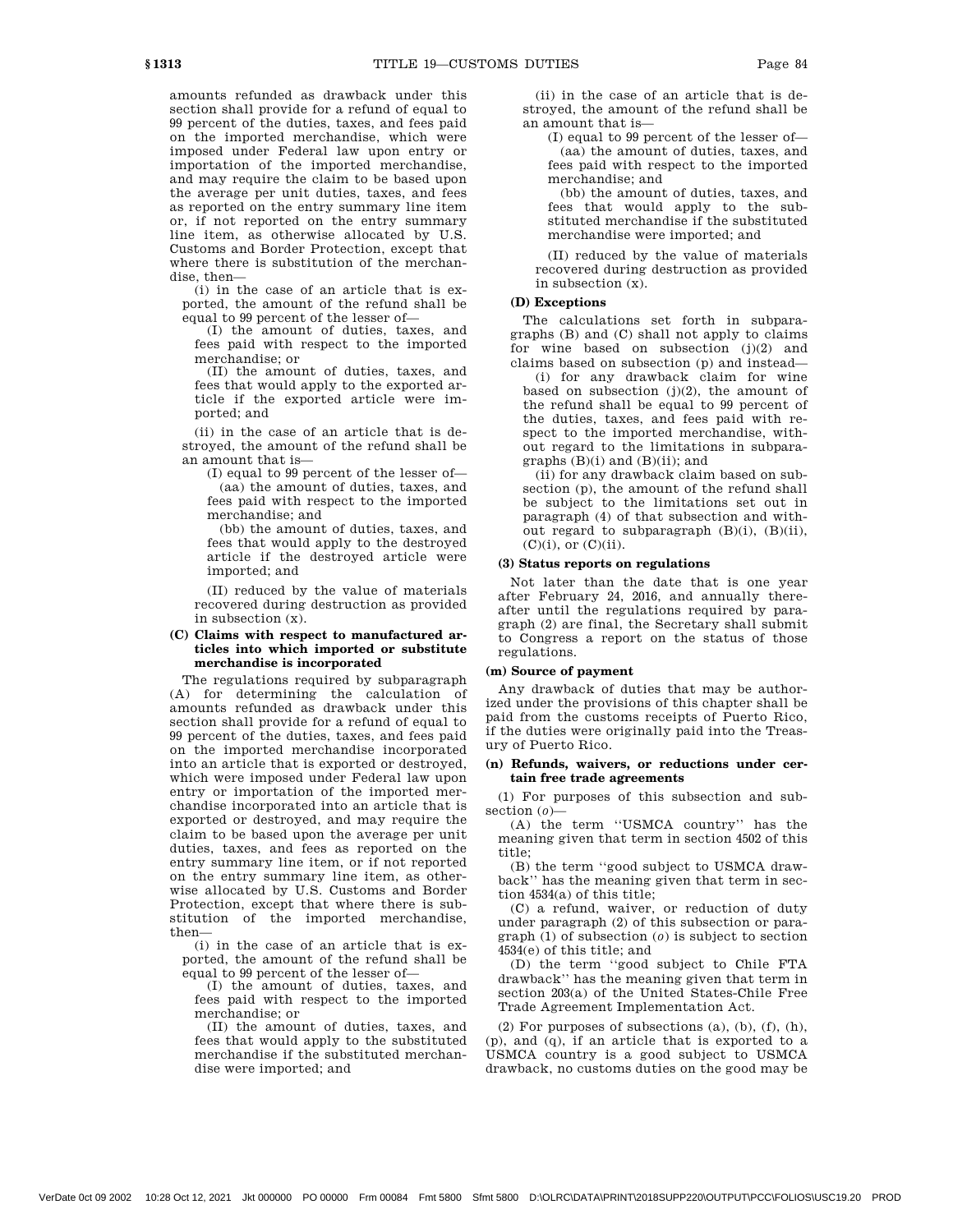refunded, waived, or reduced in an amount that exceeds the lesser of—

(A) the total amount of customs duties paid or owed on the good on importation into the United States, or

(B) the total amount of customs duties paid on the good to the USMCA country.

(3) If Canada ceases to be a USMCA country and the suspension of the operation of the United States-Canada Free-Trade Agreement thereafter terminates, then for purposes of subsections (a), (b), (f), (h), (j)(2), and (q), the shipment to Canada during the period such Agreement is in operation of an article made from or substituted for, as appropriate, a drawback eligible good under section 204(a) of the United States-Canada Free-Trade Implementation Act of 1988 does not constitute an exportation.

 $(4)(A)$  For purposes of subsections  $(a)$ ,  $(b)$ ,  $(f)$ ,  $(h)$ ,  $(j)(2)$ ,  $(p)$ , and  $(q)$ , if an article that is exported to Chile is a good subject to Chile FTA drawback, no customs duties on the good may be refunded, waived, or reduced, except as provided in subparagraph (B).

(B) The customs duties referred to in subparagraph (A) may be refunded, waived, or reduced by—

(i) 100 percent during the 8-year period beginning on January 1, 2004;

(ii) 75 percent during the 1-year period beginning on January 1, 2012;

(iii) 50 percent during the 1-year period beginning on January 1, 2013; and

(iv) 25 percent during the 1-year period beginning on January 1, 2014.

# **(***o***) Special rules for certain vessels and imported materials**

(1) For purposes of subsection  $(g)$ , if-

(A) a vessel is built for the account and ownership of a resident of a USMCA country or the government of a USMCA country, and

(B) imported materials that are used in the construction and equipment of the vessel are goods subject to USMCA drawback,

the amount of customs duties refunded, waived, or reduced on such materials may not exceed the lesser of the total amount of customs duties paid or owed on the materials on importation into the United States or the total amount of customs duties paid on the vessel to the USMCA country.

(2) If Canada ceases to be a USMCA country and the suspension of the operation of the United States-Canada Free-Trade Agreement thereafter terminates, then for purposes of subsection (g), vessels built for Canadian account and ownership, or for the Government of Canada, may not be considered to be built for any foreign account and ownership, or for the government of any foreign country, except to the extent that the materials in such vessels are drawback eligible goods under section 204(a) of the United States-Canada Free-Trade Implementation Act of 1988.

(3) For purposes of subsection (g), if—

(A) a vessel is built for the account and ownership of a resident of Chile or the Government of Chile, and

(B) imported materials that are used in the construction and equipment of the vessel are goods subject to Chile FTA drawback, as defined in section 203(a) of the United States-Chile Free Trade Agreement Implementation Act,

no customs duties on such materials may be refunded, waived, or reduced, except as provided in paragraph (4).

(4) The customs duties referred to in paragraph (3) may be refunded, waived or reduced by—

(A) 100 percent during the 8-year period beginning on January 1, 2004;

(B) 75 percent during the 1-year period beginning on January 1, 2012;

(C) 50 percent during the 1-year period beginning on January 1, 2013; and

(D) 25 percent during the 1-year period beginning on January 1, 2014.

# **(p) Substitution of finished petroleum derivatives**

# **(1) In general**

Notwithstanding any other provision of this section, if—

(A) an article (hereafter referred to in this subsection as the ''exported article'') of the same kind and quality as a qualified article is exported;

(B) the requirements set forth in paragraph (2) are met; and

(C) a drawback claim is filed regarding the exported article;

drawback shall be allowed as described in paragraph (4).

### **(2) Requirements**

The requirements referred to in paragraph (1) are as follows:

(A) The exporter of the exported article— (i) manufactured or produced a qualified

article in a quantity equal to or greater than the quantity of the exported article,

(ii) purchased or exchanged, directly or indirectly, a qualified article from a manufacturer or producer described in subsection (a) or (b) in a quantity equal to or greater than the quantity of the exported article,

(iii) imported a qualified article in a quantity equal to or greater than the quantity of the exported article, or

(iv) purchased or exchanged, directly or indirectly, a qualified article from an importer in a quantity equal to or greater than the quantity of the exported article.

(B) In the case of the requirement described in subparagraph (A)(ii), the manufacturer or producer produced the qualified article in a quantity equal to or greater than the quantity of the exported article.

(C) In the case of the requirement of subparagraph  $(A)(i)$  or  $(A)(ii)$ , the exported article is exported during the period that the qualified article described in subparagraph  $(A)(i)$  or  $(A)(ii)$  (whichever is applicable) is manufactured or produced, or within 180 days after the close of such period.

(D) In the case of the requirement of subparagraph  $(A)(i)$  or  $(A)(ii)$ , the specific petroleum refinery or production facility which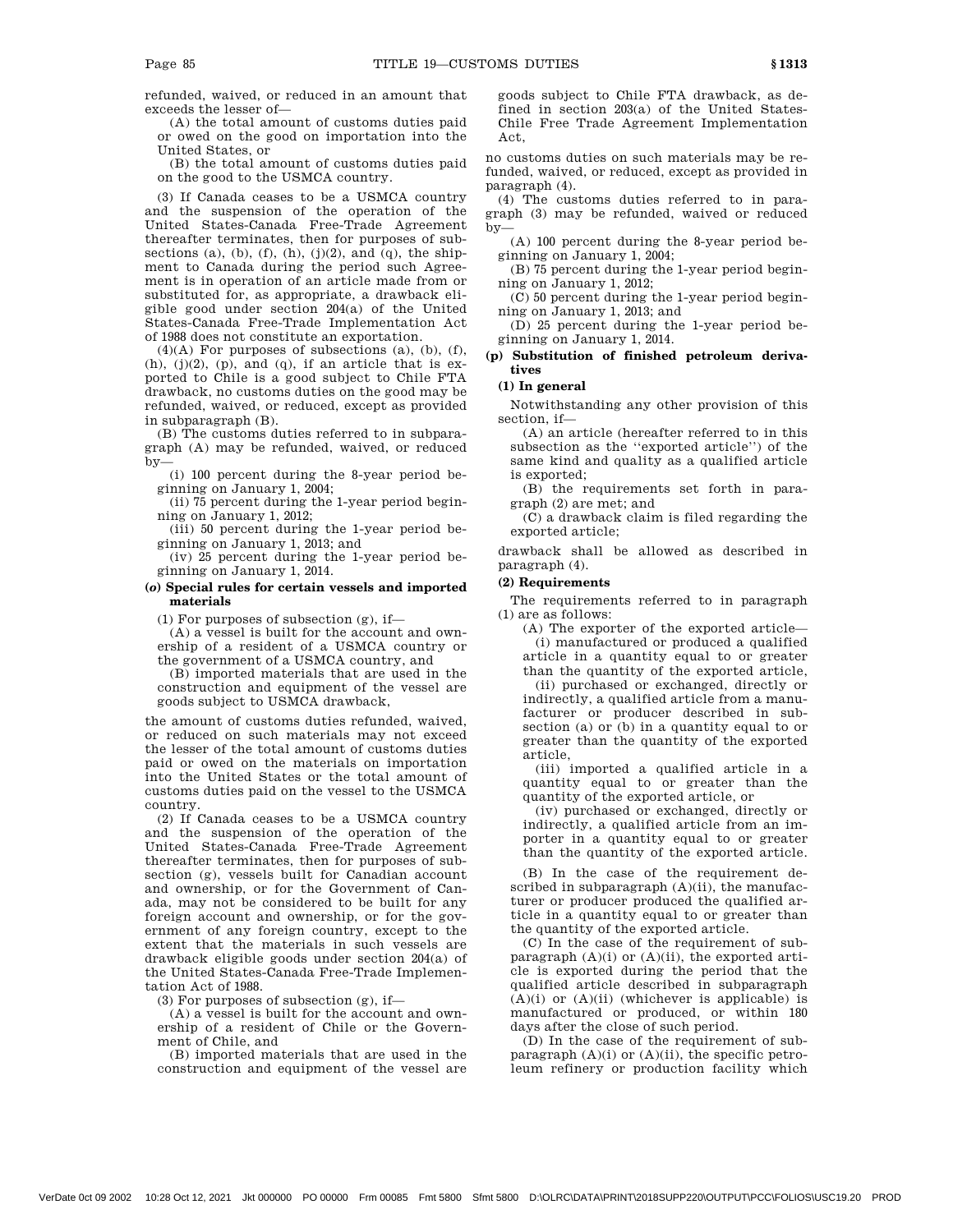made the qualified article concerned is identified.

(E) In the case of the requirement of subparagraph  $(A)(iii)$  or  $(A)(iv)$ , the exported article is exported within 180 days after the date of entry of an imported qualified article described in subparagraph  $(A)(iii)$  or  $(A)(iv)$ (whichever is applicable).

(F) Except as otherwise specifically provided in this subsection, the drawback claimant complies with all requirements of this section, including providing certificates which establish the drawback eligibility of articles for which drawback is claimed.

(G) The manufacturer, producer, importer, transferor, exporter, and drawback claimant of the qualified article and the exported article maintain all records required by regulation.

# **(3) ''Qualified article'' defined, etc.**

For purposes of this subsection— (A) The term ''qualified article'' means an

article— (i) described in—

(I) headings 2707, 2708, 2709.00, 2710, 2711, 2712, 2713, 2714, 2715, 2901, and 2902, and subheadings 2903.21.00, 2909.19.14, 2917.36, 2917.39.04, 2917.39.15, 2926.10.00, 3811.21.00, and 3811.90.00 of the HTS, or

(II) headings 3901 through 3914 of such Schedule (as such headings apply to the primary forms provided under Note 6 to chapter 39 of the HTS), and

(ii) which is—

(I) manufactured or produced as described in subsection (a) or (b) from crude petroleum or a petroleum derivative,

(II) imported duty-paid, or

(III) an article of the same kind and quality as described in subparagraph (B), or any combination thereof, that is transferred in a quantity not greater than the quantity of articles purchased or exchanged.

The transferred merchandise described in subclause (III), regardless of its origin shall be the qualified article for purposes of this section. The party transferring the merchandise shall maintain records kept in the normal course of business to demonstrate the transfer.

(B) An article, including an imported, manufactured, substituted, or exported article, is of the same kind and quality as the qualified article for which it is substituted under this subsection if it is a product that is commercially interchangeable with or referred to under the same eight-digit classification of the HTS as the qualified article. If an article is referred to under the same eight-digit classification of the HTS as the qualified article on January 1, 2000, then whether or not the article has been reclassified under another eight-digit classification after January 1, 2000, the article shall be deemed to be an article that is referred to under the same eight-digit classification of such Schedule as the qualified article for purposes of the preceding sentence.

(C) The term ''drawback claimant'' means the exporter of the exported article or the refiner, producer, or importer of either the qualified article or the exported article. Any person eligible to file a drawback claim under this subparagraph may designate another person to file such claim.

# **(4) Limitation on drawback**

The amount of drawback payable under this subsection shall not exceed the amount of drawback that would be attributable to the article—

(A) manufactured or produced under subsection (a) or (b) by the manufacturer or producer described in clause (i) or (ii) of paragraph (2)(A), or

(B) imported under clause (iii) or (iv) of paragraph (2)(A) had the claim qualified for drawback under subsection (j).

### **(5) Special rules for ethyl alcohol**

For purposes of this subsection, any duty paid under subheading 9901.00.50 of the HTS on imports of ethyl alcohol or a mixture of ethyl alcohol may not be refunded if the exported article upon which a drawback claim is based does not contain ethyl alcohol or a mixture of ethyl alcohol.

# **(q) Packaging material**

# **(1) Packaging material under subsections (c) and (j)**

Packaging material, whether imported and duty paid, and claimed for drawback under either subsection  $(c)$  or  $(j)(1)$ , or imported and duty paid, or substituted, and claimed for drawback under subsection (j)(2), shall be eligible for drawback, upon exportation, in an amount calculated pursuant to regulations prescribed by the Secretary of the Treasury under subsection (*l*).

# **(2) Packaging material under subsections (a) and (b)**

Packaging material that is manufactured or produced under subsection (a) or (b) shall be eligible for drawback, upon exportation, in an amount calculated pursuant to regulations prescribed by the Secretary of the Treasury under subsection (*l*).

# **(3) Contents**

Packaging material described in paragraphs (1) and (2) shall be eligible for drawback whether or not it contains articles or merchandise, and whether or not any articles or merchandise it contains are eligible for drawback.

### **(4) Employing packaging material for its intended purpose prior to exportation**

The use of any packaging material for its intended purpose prior to exportation shall not be treated as a use of such material prior to exportation for purposes of applying subsection (a), (b), or (c), or paragraph  $(1)(B)$  or  $(2)(C)(i)$  of subsection (j).

### **(r) Filing drawback claims**

(1) A drawback entry shall be filed or applied for, as applicable, not later than 5 years after the date on which merchandise on which draw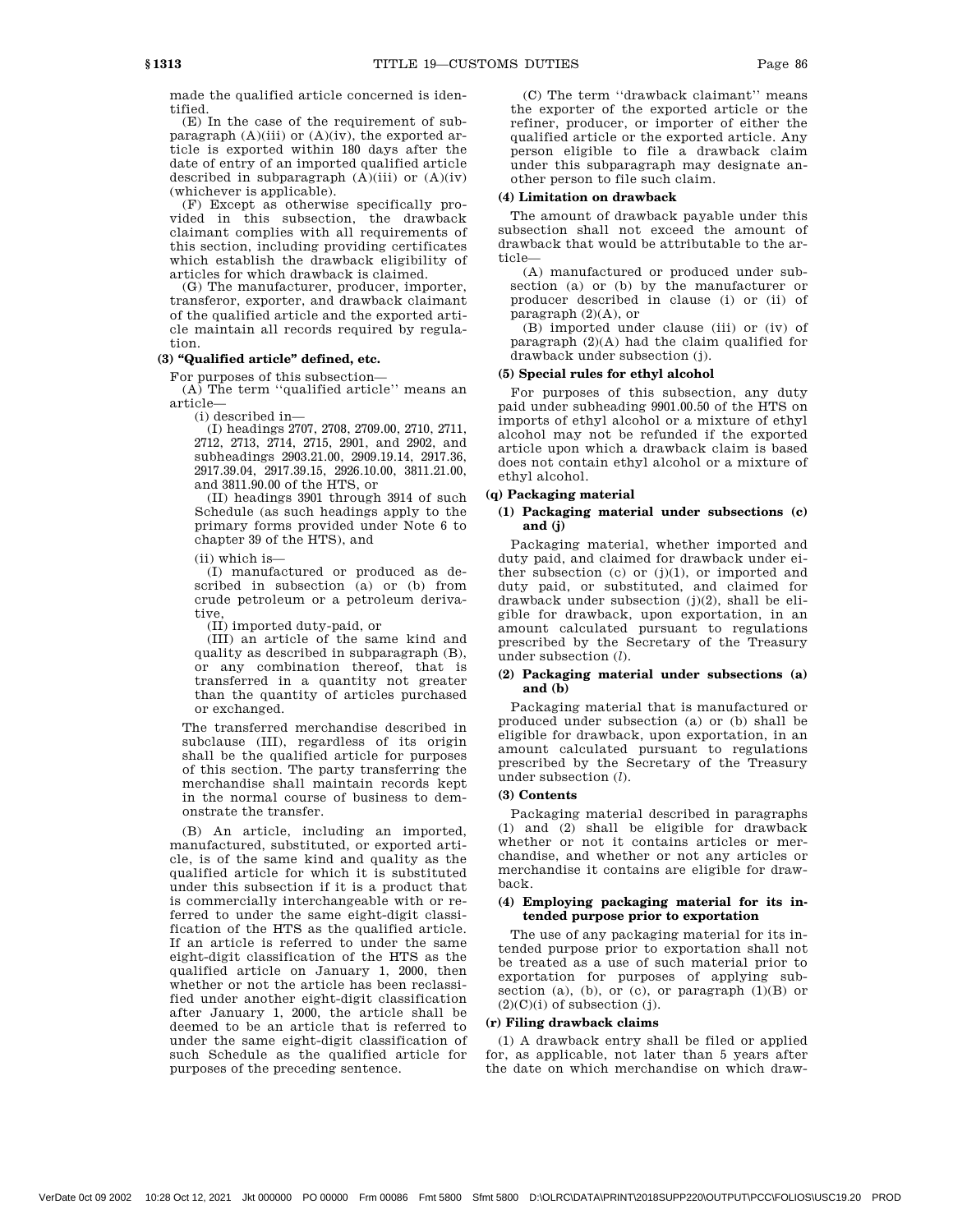back is claimed was imported. Claims not completed within the 5-year period shall be considered abandoned. No extension will be granted unless it is established that U.S. Customs and Border Protection was responsible for the untimely filing.

(2) A drawback entry for refund filed pursuant to any subsection of this section shall be deemed filed pursuant to any other subsection of this section should it be determined that drawback is not allowable under the entry as originally filed but is allowable under such other subsection.

(3)(A) U.S. Customs and Border Protection may, notwithstanding the limitation set forth in paragraph (1), extend the time for filing a drawback claim for a period not to exceed 18 months, if—

(i) the claimant establishes to the satisfaction of U.S. Customs and Border Protection that the claimant was unable to file the drawback claim because of an event declared by the President to be a major disaster on or after January 1, 1994; and

(ii) the claimant files a request for such extension with U.S. Customs and Border Protection—

(I) within 1 year from the last day of the 5-year period referred to in paragraph (1), or

(II) within 1 year after October 11, 1996,

whichever is later.

(B) If an extension is granted with respect to a request filed under this paragraph, the period of time for retaining records set forth in section 1508(c)(2) of this title shall be extended for an additional 18 months or, in a case to which subparagraph (A)(ii) applies, for a period not to exceed 1 year from the date the claim is filed.

(C) For purposes of this paragraph, the term ''major disaster'' has the meaning given that term in section 5122(2) of title 42.

(4) All drawback claims filed on and after the date that is 2 years after February 24, 2016, shall be filed electronically.

### **(s) Designation of merchandise by successor**

(1) For purposes of subsection (b), a drawback successor may designate imported merchandise used by the predecessor before the date of succession as the basis for drawback on articles manufactured by the drawback successor after the date of succession.

(2) For purposes of subsection  $(j)(2)$ , a drawback successor may designate—

(A) imported merchandise which the predecessor, before the date of succession, imported; or

(B) subject to paragraphs (5) and (6) of subsection (j), imported merchandise, other merchandise classifiable under the same 8-digit HTS subheading number as such imported merchandise, or any combination of such imported merchandise and such other merchandise, that the predecessor received, before the date of succession, from the person who imported and paid any duties, taxes, and fees due on the imported merchandise;

as the basis for drawback on merchandise possessed by the drawback successor after the date of succession.

(3) For purposes of this subsection, the term ''drawback successor'' means an entity to which another entity (in this subsection referred to as the ''predecessor'') has transferred by written agreement, merger, or corporate resolution—

(A) all or substantially all of the rights, privileges, immunities, powers, duties, and liabilities of the predecessor; or

(B) the assets and other business interests of a division, plant, or other business unit of such predecessor, but only if in such transfer the value of the transferred realty, personalty, and intangibles (other than drawback rights, inchoate or otherwise) exceeds the value of all transferred drawback rights, inchoate or otherwise.

(4) No drawback shall be paid under this subsection until either the predecessor or the drawback successor (who shall also certify that it has the predecessor's records) certifies that the transferred merchandise was not and will not be claimed by the predecessor.

## **(t) Repealed. Pub. L. 114–125, title IX, § 906(***l***), Feb. 24, 2016, 130 Stat. 233**

### **(u) Eligibility of entered or withdrawn merchandise**

Imported merchandise that has not been regularly entered or withdrawn for consumption shall not satisfy any requirement for use, exportation, or destruction under this section.

# **(v) Multiple drawback claims**

Merchandise that is exported or destroyed to satisfy any claim for drawback shall not be the basis of any other claim for drawback; except that appropriate credit and deductions for claims covering components or ingredients of such merchandise shall be made in computing drawback payments.

# **(w) Limited applicability for certain agricultural products**

#### **(1) In general**

No drawback shall be available with respect to an agricultural product subject to the overquota rate of duty established under a tariffrate quota, except pursuant to subsection  $(j)(1)$ .

### **(2) Application to tobacco**

Notwithstanding paragraph (1), drawback shall also be available pursuant to subsection (a) with respect to any tobacco subject to the over-quota rate of duty established under a tariff-rate quota.

# **(x) Drawbacks for recovered materials**

For purposes of subsections  $(a)$ ,  $(b)$ ,  $(c)$ , and  $(j)$ , the term ''destruction'' includes a process by which materials are recovered from imported merchandise or from an article manufactured from imported merchandise. In determining the amount of duties to be refunded as drawback to a claimant under this subsection, the value of recovered materials (including the value of any tax benefit or royalty payment) that accrues to the drawback claimant shall be deducted from the value of the imported merchandise that is destroyed, or from the value of the merchandise used, or designated as used, in the manufacture of the article.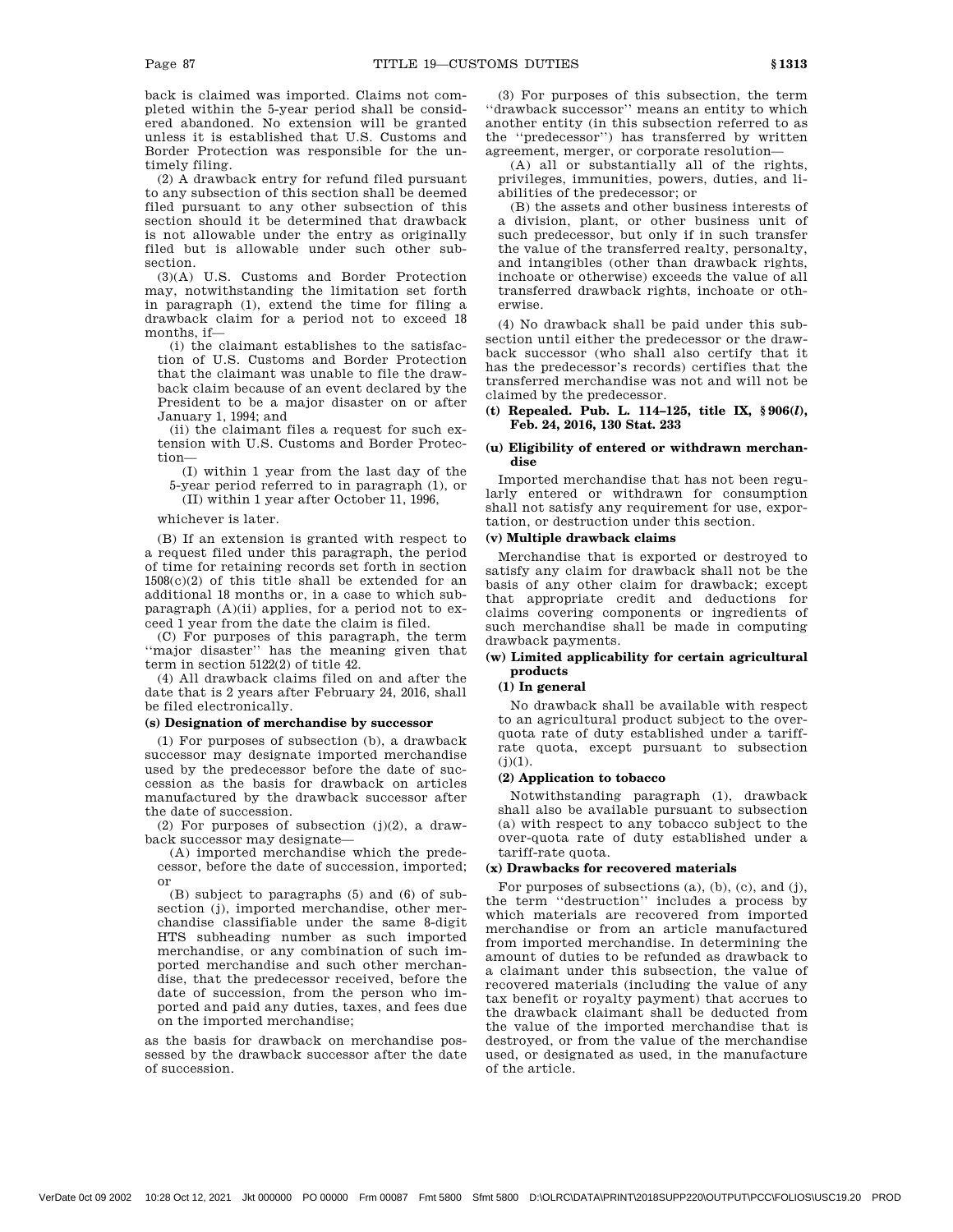# **(y) Articles shipped to the United States insular possessions**

Articles described in subsection (j)(1) shall be eligible for drawback under this section if duty was paid on the merchandise upon importation into the United States and the person claiming the drawback demonstrates that the merchandise has entered the customs territory of the United States Virgin Islands, American Samoa, Wake Island, Midway Islands, Kingman Reef, Guam, Canton Island, Enderbury Island, Johnston Island, or Palmyra Island.

### **(z) Definitions**

In this section:

# **(1) Directly**

The term ''directly'' means a transfer of merchandise or an article from one person to another person without any intermediate transfer.

# **(2) HTS**

The term ''HTS'' means the Harmonized Tariff Schedule of the United States.

## **(3) Indirectly**

The term ''indirectly'' means a transfer of merchandise or an article from one person to another person with one or more intermediate transfers.

(June 17, 1930, ch. 497, title III, §313, 46 Stat. 693; May 17, 1932, ch. 190, 47 Stat. 158; June 26, 1936, ch. 830, title IV, §§402, 403, 49 Stat. 1960; Aug. 8, 1951, ch. 297, 65 Stat. 175; Aug. 8, 1953, ch. 397, §12, 67 Stat. 515; Aug. 6, 1956, ch. 1021, §2, 70 Stat. 1076; Pub. L. 85–673, §1, Aug. 18, 1958, 72 Stat. 624; Pub. L. 90–630, §2(b), Oct. 22, 1968, 82 Stat. 1328; Pub. L. 91–692, §3(a), Jan. 12, 1971, 84 Stat. 2076; Pub. L. 96–609, title II, §201(a), Dec. 28, 1980, 94 Stat. 3560; Pub. L. 98–573, title II, §202, Oct. 30, 1984, 98 Stat. 2973; Pub. L. 99–514, title XVIII, §1888(2), Oct. 22, 1986, 100 Stat. 2924; Pub. L. 100–449, title II, §204(c)(3), Sept. 28, 1988, 102 Stat. 1862; Pub. L. 101–382, title I, §134(a)(1), (2), title III, §484A(a), Aug. 20, 1990, 104 Stat. 649, 707; Pub. L. 103–182, title II, §203(b)(3), (c), title VI, §632(a), Dec. 8, 1993, 107 Stat. 2089, 2092, 2192; Pub. L. 103–465, title IV, §§404(e)(5)(A), 422(d), Dec. 8, 1994, 108 Stat. 4961, 4965; Pub. L. 104–295, §§7, 10, 21(e)(4), Oct. 11, 1996, 110 Stat. 3518, 3519, 3530; Pub. L. 106–36, title II, §§2404(a), 2419(a), 2420(a)–(d), June 25, 1999, 113 Stat. 169, 178, 179; Pub. L. 106–476, title I, §§1422(a)(1), (b), 1462(a), Nov. 9, 2000, 114 Stat. 2156, 2172; Pub. L. 108–77, title II, §203(b)(3), Sept. 3, 2003, 117 Stat. 927; Pub. L. 108–429, title I, §§1556, 1557(a), 1563(a)–(d), title II, §2004(d)(6), Dec. 3, 2004, 118 Stat. 2579, 2583–2585, 2592; Pub. L. 110–234, title XV, §§15334(a), 15421(a), May 22, 2008, 122 Stat. 1517, 1547; Pub. L. 110–246, §4(a), title XV, §§15334(a), 15421(a), June 18, 2008, 122 Stat. 1664, 2279, 2309; Pub. L. 114–125, title IX, §906(a)–(n), Feb. 24, 2016, 130 Stat. 226–233; Pub. L. 116–113, title V, §501(e)(3), Jan. 29, 2020, 134 Stat. 68; Pub. L. 116–260, div. O, title VI, §601(c)(2)(A)(iii), (d)(2), Dec. 27, 2020, 134 Stat. 2150, 2151.)

#### AMENDMENT OF SECTION

*For termination of amendment by section 107(c) of Pub. L. 108–77, see Effective and Termination Dates of 2003 Amendment note below.* 

*For termination of amendment by section 501(c) of Pub. L. 100–449, see Effective and Termination Dates of 1988 Amendment note below.* 

#### REFERENCES IN TEXT

Section 203(a) of the United States-Chile Free Trade Agreement Implementation Act, referred to in subsecs.  $(j)(4)(B)$ ,  $(n)(1)(D)$ , and  $(0)(3)(B)$ , is section 203(a) of Pub. L. 108–77, which is set out in a note under section 3805 of this title.

Section 204 of the United States-Canada Free-Trade Agreement Implementation Act of 1988, referred to in subsecs. (n)(3) and (*o*)(2), is section 204 of Pub. L. 100–449, which is set out in a note under section 2112 of this title.

The Harmonized Tariff Schedule of the United States or HTS, referred to in subsecs.  $(p)(3)(A)(i)$ ,  $(B)$ ,  $(5)$  and (z)(2), is not set out in the Code. See Publication of Harmonized Tariff Schedule note set out under section 1202 of this title.

#### CODIFICATION

Pub. L. 110–234 and Pub. L. 110–246 made identical amendments to this section. The amendments by Pub. L. 110–234 were repealed by section 4(a) of Pub. L. 110–246.

#### PRIOR PROVISIONS

Provisions similar to those in this section were contained in act Oct. 3, 1913, ch. 16, §IV, O, 38 Stat. 200, which was superseded by act Sept. 21, 1922, ch. 356, title III, §313, 42 Stat. 940, and repealed by section 321 thereof. Section 313 of the 1922 act was superseded by section 313 of act June 17, 1930, comprising this section, and repealed by section  $651(a)(1)$  of the 1930 act.

Earlier provisions relating to this subject were made by the Tariff Acts of Oct. 1, 1890, ch. 1244, §25, 26 Stat. 617; Aug. 27, 1894, ch. 349, §22, 28 Stat. 551; July 24, 1897, ch. 11, §30, 30 Stat. 211; and Aug. 5, 1909, ch. 6, §25, 36 Stat. 90, which superseded provisions of a similar nature contained in R.S. §§3019, 3020, 3026, as amended by act Mar. 10, 1880, ch. 37, 21 Stat. 67, and said sections 3019, 3020, and 3026, were also repealed by act Sept. 21, 1922, ch. 356, title IV, §642, 42 Stat. 989.

The provisions of section IV, O, of the act of 1913, similar to subdivision (g) of this section concerning materials used in the construction and equipment of vessels built for foreign account, superseded a similar provision of act June 26, 1884, ch. 121, §17, 23 Stat. 57.

The provisions of subsec. (e) of this section concerning imported salt used in curing fish superseded somewhat similar provisions in R.S. §3022, which was repealed by act Sept. 21, 1922, ch. 356, title IV, §642, 42 Stat. 989.

Section 642 of the act of Sept. 21, 1922, also repealed sections 3015 to 3026, inclusive, 3028 to 3047, inclusive, and 3049 to 3057, inclusive of the Revised Statutes, which were concerned with the subject of drawback.

R.S. §3048, which was not repealed, read as follows: ''So much money as may be necessary for the payment of debentures or drawbacks and allowances which may be authorized and payable, is hereby appropriated for that purpose out of any money in the Treasury, to be expended under the direction of the Secretary of that Department, according to the laws authorizing debentures or drawbacks and allowances. The collectors of the customs shall be the disbursing agents to pay such debentures, drawbacks, and allowances. All debenture certificates issued according to law shall be received in payment of duties at the customhouse where the same have been issued, the laws regulating drawbacks having been complied with.''

Permanent appropriations to pay debentures and other charges arising from duties, drawbacks, bounties, and allowances were also contained in R.S. §3689, incorporated in section 711 of former Title 31, Money and Finance, prior to repeal effective July 1, 1935, by act June 26, 1934, ch. 756, §§1, 2, 48 Stat. 1225.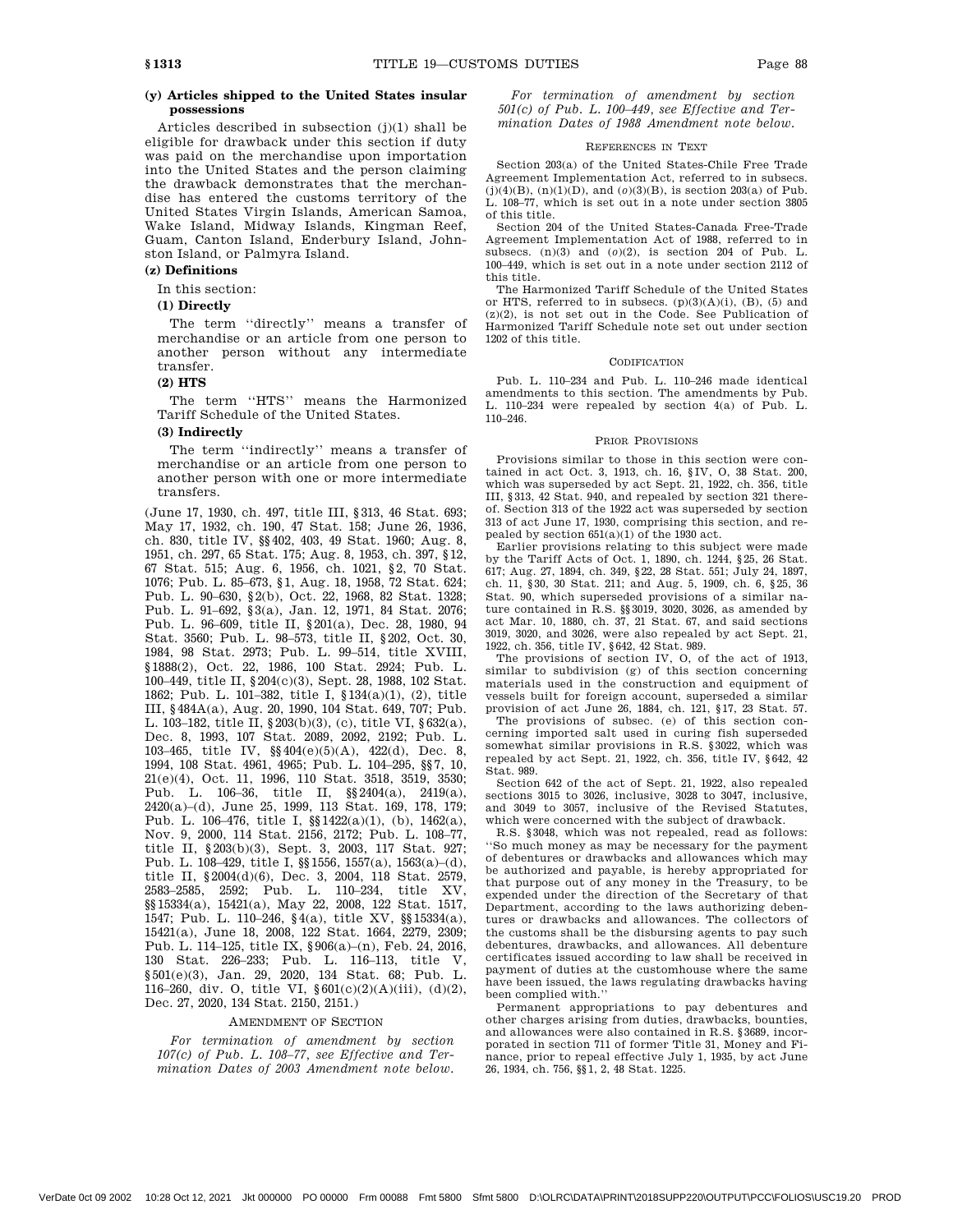### **AMENDMENTS**

2020—Subsec. (j)(4)(A). Pub. L. 116–113, §501(e)(3)(A), added subpar. (A) and struck out former subpar. (A) which read as follows: ''Effective upon the entry into force of the North American Free Trade Agreement, the exportation to a NAFTA country, as defined in section 2(4) of the North American Free Trade Agreement Implementation Act, of merchandise that is fungible with and substituted for imported merchandise, other than merchandise described in paragraphs (1) through (8) of section 203(a) of that Act, shall not constitute an exportation for purposes of paragraph (2).

Subsec.  $(n)(1)(A)$ ,  $(B)$ . Pub. L. 116–113, §501 $(e)(3)(B)(i)$ , added subpars. (A) and (B) and struck out former subpars. (A) and (B) which read as follows:

''(A) the term 'NAFTA Act' means the North American Free Trade Agreement Implementation Act;

''(B) the terms 'NAFTA country' and 'good subject to NAFTA drawback' have the same respective meanings that are given such terms in sections  $2(4)$  and  $203(a)$  of the NAFTA Act;''.

Subsec. (n)(1)(C). Pub. L. 116-260, §601(c)(2)(A)(iii), substituted ''section 4534(e) of this title'' for ''section 1508(b)(2)(B) of this title''.

Subsec. (n)(2), (3). Pub. L. 116–113, §501(e)(3)(B)(ii), substituted ''USMCA'' for ''NAFTA'' wherever appearing.

Subsec. (*o*). Pub. L. 116–113, §501(e)(3)(C), substituted ''USMCA'' for ''NAFTA'' wherever appearing.

Subsec. (r)(3)(B). Pub. L. 116–260, §601(d)(2), substituted "section  $1508(c)(2)$ " for "section  $1508(c)(3)$ ".

2016—Subsec. (a). Pub. L. 114–125, §906(a), substituted ''an amount calculated pursuant to regulations prescribed by the Secretary of the Treasury under subsection (*l*) shall be refunded as drawback, except that'' for ''the full amount of the duties paid upon the merchandise so used shall be refunded as drawback, less 1 per centum of such duties, except that such''.

Subsec. (b). Pub. L. 114–125, §906(b)(1), (6), designated existing provisions as par. (1), inserted heading, and added pars. (2) to (4).

Subsec. (b)(1). Pub. L. 114–125, §906(b)(2)–(5), substituted ''or merchandise classifiable under the same 8 digit HTS subheading number as such imported merchandise is'' for ''and any other merchandise (whether imported or domestic) of the same kind and quality are'', ''5 years from the date of importation of such imported merchandise'' for ''three years from the receipt of such imported merchandise by the manufacturer or producer of such articles'', and ''an amount calculated pursuant to regulations prescribed by the Secretary of the Treasury under subsection (*l*), but only if those articles have not been used prior to such exportation or destruction.'' for ''an amount of drawback equal tothat which would have been allowable had the merchandise used therein been imported, but only if those articles have not been used prior to such exportation or destruction; but the total amount of drawback allowed upon the exportation or destruction under customs supervision of such articles, together with the total amount of drawback allowed in respect of such imported merchandise under any other provision of law, shall not exceed 99 per centum of the duty paid on such imported merchandise.''

Subsec. (c)(1). Pub. L. 114–125,  $§ 906(c)(1)(C)$ , substituted ''an amount calculated pursuant to regulations prescribed by the Secretary of the Treasury under subsection (*l*)" for "the full amount of the duties paid upon such merchandise, less 1 percent,'' in concluding provisions.

Subsec.  $(c)(1)(C)(ii)$ . Pub. L. 114–125,  $§ 906(c)(1)(A)$ , struck out ''under a certificate of delivery'' after ''from the importer'' in two places.

Subsec. (c)(1)(D). Pub. L. 114–125, §906(c)(1)(B), substituted ''5 years'' for ''3 years'' and ''U.S. Customs and Border Protection'' for ''the Customs Service''.

Subsec. (c)(2). Pub. L. 114–125, §906(c)(2), substituted "U.S. Customs and Border Protection" for "the Customs Service''.

Subsec. (c)(3). Pub. L. 114–125, §906(c)(3), amended par. (3) generally. Prior to amendment, text read as follows: ''For purposes of this subsection, drawback certificates are not required if the drawback claimant and the importer are the same party, or if the drawback claimant is a drawback successor to the importer as defined in subsection (s)(3).''

Subsec. (i). Pub. L. 114–125, §906(d), amended subsec. (i) generally. Prior to amendment, text read as follows: ''Unless otherwise provided for in this section, no drawback shall be allowed under the provisions of this section unless the completed article is exported, or destroyed under the supervision of the Customs Service, within five years after importation of the imported merchandise.

Subsec. (j)(1). Pub. L. 114–125, §906(e)(1)(B), substituted "an amount calculated pursuant to regulations prescribed by the Secretary of the Treasury under subsection (*l*)" for "99 percent of the amount of each duty, tax, or fee so paid" in concluding provisions.

Subsec. (j)(1)(A). Pub. L. 114–125,  $\$ 906(e)(1)(A), in introductory provisions, substituted '5-year'' for '3year'' and inserted ''and before the drawback claim is filed'' after ''the date of importation''.

Subsec. (j)(2). Pub. L.  $114-125$ ,  $906(e)(2)(E)$ , in concluding provisions, substituted ''an amount calculated pursuant to regulations prescribed by the Secretary of the Treasury under subsection (*l*) shall be refunded as drawback'' for ''the amount of each such duty, tax, and fee paid regarding the imported merchandise shall be refunded as drawback under this subsection, but in no case may the total drawback on the imported merchandise, whether available under this paragraph or any other provision of law or any combination thereof, exceed 99 percent of that duty, tax, or fee'' and ''Notwithstanding subparagraph (A), drawback shall be allowed under this paragraph with respect to wine if the imported wine and the exported wine are of the same color and the price variation between the imported wine and the exported wine does not exceed 50 percent. Transfers of merchandise may be evidenced by business records kept in the normal course of business and no additional certificates of transfer shall be required.'' for ''For purposes of subparagraph (A) of this paragraph, wine of the same color having a price variation not to exceed 50 percent between the imported wine and the exported wine shall be deemed to be commercially interchangeable.''

Pub. L. 114–125, §906(e)(2)(A), substituted ''paragraphs (4), (5), and (6)'' for ''paragraph (4)'' in introductory provisions.

Subsec. (j)(2)(A). Pub. L. 114–125, §906(e)(2)(B), substituted ''classifiable under the same 8-digit HTS subheading number as'' for ''commercially interchangeable with''.

Subsec. (j)(2)(B). Pub. L. 114–125,  $\$ 906(e)(2)(C), substituted ''5-year'' for ''3-year'' and inserted ''and before the drawback claim is filed'' after ''the imported merchandise''.

Subsec. (j)(2)(C)(ii)(II). Pub. L. 114–125, §906(e)(2)(D), added subcl. (II) and struck out former subcl. (II) which read as follows: ''received from the person who imported and paid any duty due on the imported merchandise a certificate of delivery transferring to the party the imported merchandise, commercially interchangeable merchandise, or any combination of imported and commercially interchangeable merchandise (and any such transferred merchandise, regardless of its origin, will be treated as the imported merchandise and any retained merchandise will be treated as domestic merchandise);'

Subsec. (j)(3)(B). Pub. L. 114–125, §906(e)(3), substituted ''merchandise classifiable under the same 8 digit HTS subheading number as such imported merchandise'' for ''the commercially interchangeable merchandise''.

Subsec. (j)(5), (6). Pub. L. 114–125, §906(e)(4), added

pars. (5) and (6). Subsec. (k). Pub. L. 114–125, §906(f), amended subsec. (k) generally. Prior to amendment, text read as follows: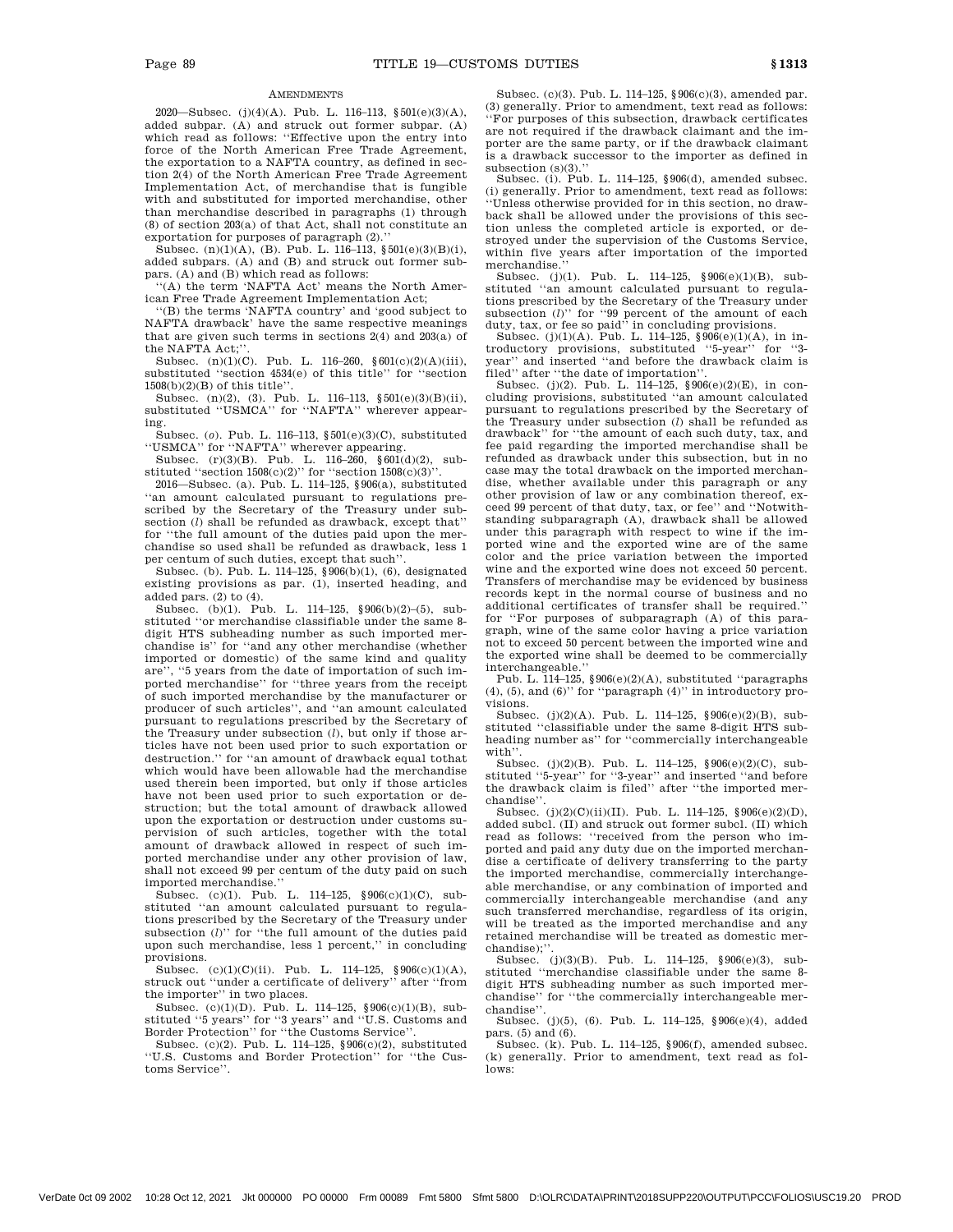''(1) For purposes of subsections (a) and (b), the use of any domestic merchandise acquired in exchange for imported merchandise of the same kind and quality shall be treated as the use of such imported merchandise if no certificate of delivery is issued with respect to such imported merchandise.

 $\cdot \cdot (2)$  For purposes of subsections (a) and (b), the use of any domestic merchandise acquired in exchange for a drawback product of the same kind and quality shall be treated as the use of such drawback product if no certificate of delivery or certificate of manufacture and delivery pertaining to such drawback product is issued, other than that which documents the product's manufacture and delivery. As used in this paragraph, the term 'drawback product' means any domestically produced product, manufactured with imported merchandise or any other merchandise (whether imported or domestic) of the same kind and quality, that is subject to drawback.''

Subsec. (*l*). Pub. L. 114–125, §906(g), amended subsec. (*l*) generally. Prior to amendment, text read as follows: 'Allowance of the privileges provided for in this section shall be subject to compliance with such rules and regulations as the Secretary of the Treasury shall prescribe, which may include, but need not be limited to, the authority for the electronic submission of drawback entries and the designation of the person to whom

any refund or payment of drawback shall be made.'' Subsec. (p). Pub. L. 114–125, §906(h)(1), substituted ''HTS'' for ''Harmonized Tariff Schedule of the United

States'' wherever appearing. Subsec. (p)(3)(A). Pub. L. 114–125, §906(h)(2)(B), in concluding provisions, struck out '', so designated on the certificate of delivery or certificate of manufacture and delivery'' after ''origin'' and substituted ''The party transferring the merchandise shall maintain records kept in the normal course of business to demonstrate the transfer.'' for ''A party who issues a certificate of delivery, or certificate of manufacture and delivery, shall also certify to the Commissioner of Customs that it has not, and will not, issue such certificates for a quantity greater than the amount eligible for drawback and that appropriate records will be maintained to demonstrate that fact.''

Subsec. (p)(3)(A)(ii)(III). Pub. L. 114–125, §906(h)(2)(A), struck out '', as so certified in a certificate of delivery or certificate of manufacture and delivery'' after ''transferred''.

Subsec. (q)(1). Pub. L. 114–125, §906(i)(1), substituted ''in an amount calculated pursuant to regulations prescribed by the Secretary of the Treasury under subsection (*l*)" for "of 99 percent of any duty, tax, or fee imposed under Federal law on such imported material''.

Subsec. (q)(2). Pub. L. 114–125, §906(i)(2), substituted ''in an amount calculated pursuant to regulations prescribed by the Secretary of the Treasury under sub-section (*l*)'' for ''of 99 percent of any duty, tax, or fee imposed under Federal law on the imported or substituted merchandise used to manufacture or produce such material''.

Subsec.  $(q)(3)$ . Pub. L. 114–125, §906(i)(3), substituted ''it contains'' for ''they contain'' in two places.

Subsec. (r)(1). Pub. L. 114–125, §906(j)(1), substituted ''A drawback entry shall be filed or applied for, as applicable, not later than 5 years after the date on which merchandise on which drawback is claimed was imported.'' for ''A drawback entry and all documents necessary to complete a drawback claim, including those issued by the Customs Service, shall be filed or applied for, as applicable, within 3 years after the date of exportation or destruction of the articles on which drawback is claimed, except that any landing certificate required by regulation shall be filed within the time limit prescribed in such regulation.'', ''5-year'' for ''3 year'', and ''U.S. Customs and Border Protection'' for ''the Customs Service''.

Subsec. (r)(3)(A). Pub. L. 114–125,  $\S 906(j)(2)(A)(i)$ , (ii), substituted "U.S. Customs and Border Protection" for ''The Customs Service'' in introductory provisions and ''U.S. Customs and Border Protection'' for ''the Customs Service'' in cls. (i) and (ii).

Subsec. (r)(3)(A)(ii)(I). Pub. L. 114–125,  $§906(j)(2)(A)(iii)$ , substituted "5-year" for "3-year".

Subsec. (r)(3)(B). Pub. L. 114–125, §906(j)(2)(B), substituted ''the period of time for retaining records set forth in'' for ''the periods of time for retaining records set forth in subsection (t) of this section and''.

Subsec. (r)(4). Pub. L. 114–125, §906(j)(3), added par. (4).<br>Subsec. (s)(2)(B). Pub. L. 114–125, §906(k)(1), added subpar. (B) and struck out former subpar. (B) which read as follows: ''imported merchandise, commercially interchangeable merchandise, or any combination of imported and commercially interchangeable merchandise for which the predecessor received, before the date of succession, from the person who imported and paid any duty due on the imported merchandise a certificate of delivery transferring to the predecessor such merchandise;''.

Subsec. (s)(4). Pub. L. 114–125, §906(k)(2), substituted ''certifies that the transferred merchandise was not and will not be claimed by the predecessor." for "certifies

that— ''(A) the transferred merchandise was not and will not be claimed by the predecessor, and  $\rm not$  be claimed by the predecessor, and  $``\rm(B)$  the predecessor did not and will not issue any

certificate to any other person that would enable that person to claim drawback.''

Subsec. (t). Pub. L. 114–125, §906(*l*), struck out subsec. (t). Text read as follows: ''Any person who issues a certificate which would enable another person to claim drawback shall be subject to the recordkeeping provisions of this chapter, with the retention period beginning on the date that such certificate is issued.''

Subsec. (x). Pub. L. 114–125, §906(m), substituted ''(c), and (j)" for "and (c)".

Subsec. (z). Pub. L. 114–125, §906(n), added subsec. (z). 2008—Subsec. (j)(2). Pub. L. 110–246, §15421(a), inserted at end of concluding provisions ''For purposes of subparagraph (A) of this paragraph, wine of the same color having a price variation not to exceed 50 percent between the imported wine and the exported wine shall be deemed to be commercially interchangeable.''

Subsec. (p)(5). Pub. L. 110–246, §15334(a), added par. (5). 2004—Subsec. (c). Pub. L. 108–429, §1563(a), amended heading and text of subsec. (c) generally. Prior to amendment, text read as follows: ''Upon the exportation, or destruction under the supervision of the Cus-

toms Service, of merchandise— ''(1) not conforming to sample or specifications, shipped without the consent of the consignee, or determined to be defective as of the time of importation;

 $(2)$  upon which the duties have been paid;

''(3) which has been entered or withdrawn for consumption; and

''(4) which, within 3 years after release from the custody of the Customs Service, has been returned to the custody of the Customs Service for exportation or destruction under the supervision of the Customs Service;

the full amount of the duties paid upon such merchandise, less 1 percent, shall be refunded as drawback.''

Subsec. (i). Pub. L. 108–429, §1563(b), substituted ''Unless otherwise provided for in this section, no'' for ''No'' and inserted '', or destroyed under the super-vision of the Customs Service,'' after ''exported''. Subsec. (j)(1). Pub. L. 108–429, §1557(a)(1), substituted

''upon entry or'' for ''because of its'' in introductory provisions.

Subsec. (j)(2). Pub. L. 108–429, §1557(a)(2), in introductory provisions, substituted ''upon entry or'' for ''because of its'' and, in concluding provisions, substituted ''then, notwithstanding any other provision of law, upon'' for ''then upon'' and ''shall be refunded as drawback under this subsection'' for ''shall be refunded as drawback''.

Subsec. (k). Pub. L. 108–429, §1563(c), designated exist-

ing provisions as par. (1) and added par.  $(2)$ .<br>Subsec.  $(n)(1)(B)$ . Pub. L. 108–429, §2004(d)(6), inserted semicolon at end.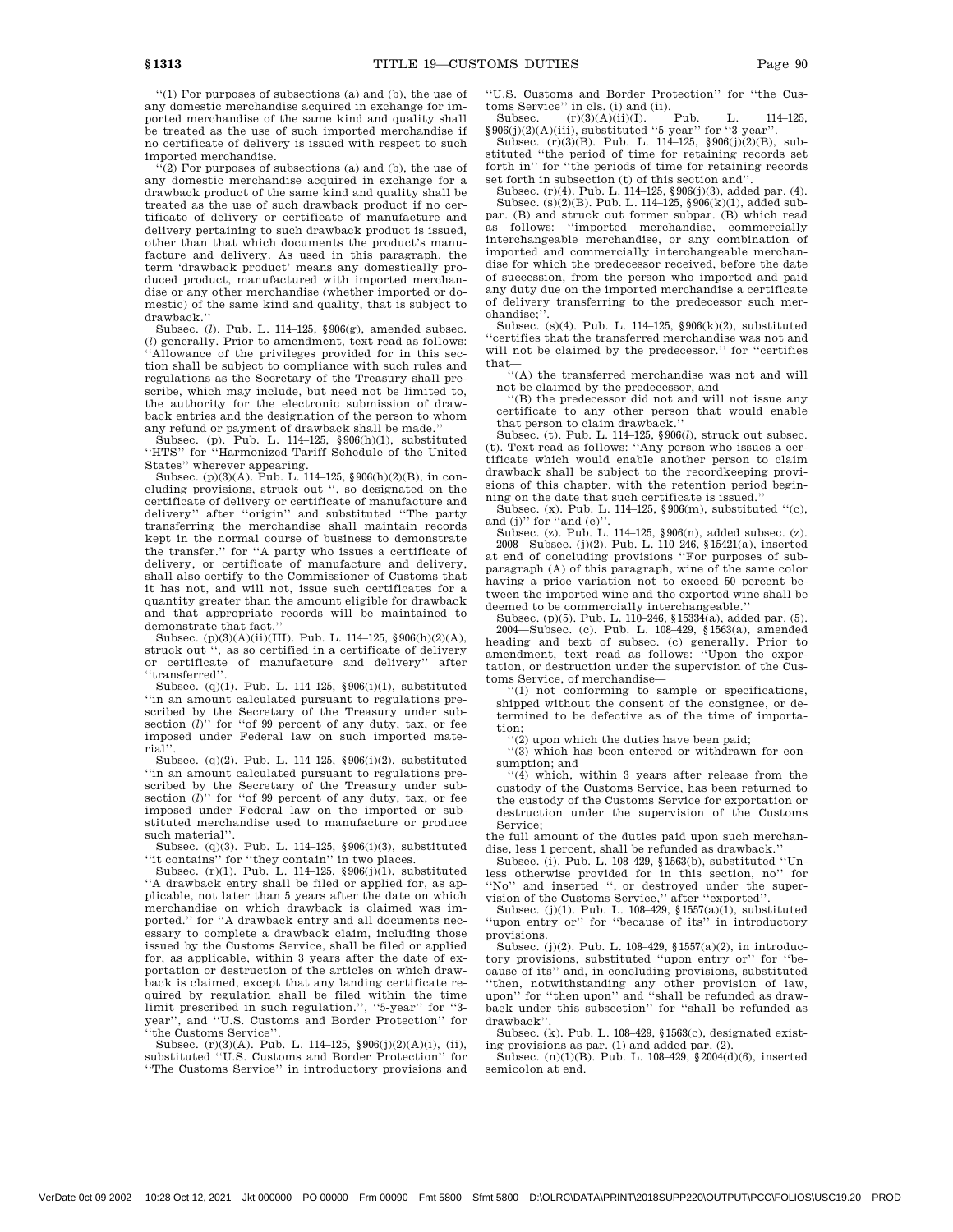Subsec. (q). Pub. L. 108–429, §1563(d), amended heading and text of subsec. (q) generally. Prior to amendment, text related to drawback eligibility of packaging material for articles or merchandise exported or destroyed under subsection (a), (b), (c), or (j) of this section and additional eligibility for packaging material produced in the United States.

Subsec. (y). Pub. L. 108–429, §1556, added subsec. (y).

2003—Subsec. (j)(4). Pub. L. 108–77, §§107(c), 203(b)(3)(A), temporarily designated existing provisions as subpar. (A) and added subpar. (B). See Effective and Termination Dates of 2003 Amendment note below.

Subsec. (n). Pub. L. 108–77, §§107(c), 203(b)(3)(B)(i), temporarily inserted heading. See Effective and Termination Dates of 2003 Amendment note below.

Subsec. (n)(1). Pub. L. 108–77, §§107(c), 203(b)(3)(B)(ii), temporarily added subpar. (D). See Effective and Termination Dates of 2003 Amendment note below.

Subsec. (n)(4). Pub. L. 108–77, §§107(c), 203(b)(3)(B)(iii), temporarily added par. (4). See Effective and Termination Dates of 2003 Amendment note below.

Subsec. (*o*). Pub. L. 108–77, §§107(c), 203(b)(3)(C)(i), temporarily inserted heading. See Effective and Termination Dates of 2003 Amendment note below.<br>Subsec.  $(a)(3)$ ,  $(4)$ , Pub. L.  $108-77$ .

 $(a)(3)$ , (4). Pub. L.  $108-77$ , §§107(c),  $203(b)(3)(C)(ii)$ , temporarily added pars. (3) and (4). See Effective and Termination Dates of 2003 Amendment note below.

2000—Subsec.  $(p)(3)(A)(i)(I)$ . Pub. L. 106–476, §1422(a)(1), inserted ''2709.00,'' after ''2708,'' and substituted ''and 2902, and subheadings 2903.21.00, 2909.19.14, 2917.36, 2917.39.04, 2917.39.15, 2926.10.00, 3811.21.00, and 3811.90.00'' for ''2902, and 2909.19.14''.

Subsec. (p)(3)(B). Pub. L. 106–476, §1422(b), inserted at end ''If an article is referred to under the same eightdigit classification of the Harmonized Tariff Schedule of the United States as the qualified article on January 1, 2000, then whether or not the article has been reclassified under another eight-digit classification after January 1, 2000, the article shall be deemed to be an article that is referred to under the same eight-digit classification of such Schedule as the qualified article for purposes of the preceding sentence.''

Subsec. (x). Pub. L. 106–476, §1462(a), added subsec. (x). 1999—Subsec. (p)(1). Pub. L. 106–36, §2420(a), substituted concluding provisions for former concluding provisions which read as follows: ''the amount of the duties paid on, or attributable to, such qualified article shall be refunded as drawback to the drawback claimant''.

 $(p)(2)(A)(i)$  to (iii). Pub. L. 106-36,  $$2420(b)(1)(A)$ , substituted "a qualified article" for "the qualified article''.

Subsec. (p)(2)(A)(iv). Pub. L. 106–36, §2420(b)(1)(B), substituted ''a qualified article'' for ''an imported qualified article''.

Subsec. (p)(2)(G). Pub. L. 106–36, §2420(b)(2), inserted ''transferor,'' after ''importer,''. Subsec. (p)(3)(A)(i)(I). Pub. L. 106–36, §2419(a), sub-

stituted ''2902, and 2909.19.14'' for ''and 2902''.

Subsec.  $(p)(3)(A)(i)(II)$ . Pub. L. 106-36, §2420(c)(1)(A), substituted ''the primary forms provided under Note 6 to chapter 39 of the Harmonized Tariff Schedule of the United States'' for ''liquids, pastes, powders, granules, and flakes''.

Subsec. (p)(3)(A)(ii). Pub. L. 106-36, §2420(c)(1)(B), added subcl. (III) and concluding provisions.

Subsec. (p)(3)(B). Pub. L. 106–36, §2420(c)(2), sub-stituted ''article, including an imported, manufactured, substituted, or exported article,'' for ''exported article''.

Subsec. (p)(3)(C). Pub. L. 106–36, §2420(c)(3), substituted "either the qualified article or the exported

article.'' for ''such article.'' Subsec. (p)(4)(B). Pub. L. 106–36, §2420(d), inserted ''had the claim qualified for drawback under subsection (j)'' before period at end.

Subsec. (q). Pub. L. 106–36, §2404(a), designated existing provisions as par. (1), inserted heading, realigned margins, and added par. (2).

1996—Subsec. (j)(2). Pub. L. 104–295, §21(e)(4)(A), realigned margins.

Subsec. (r)(3). Pub. L. 104–295, §7, added par. (3). Subsec. (s)(2)(B). Pub. L. 104–295, §10, substituted ''predecessor'' for ''successor'' in two places.

Subsec. (t). Pub. L. 104–295, §21(e)(4)(B), made technical amendment to reference in original act which ap-

pears as reference to this chapter. 1994—Subsec. (w). Pub. L. 103–465, §422(d), designated existing provisions as par. (1), inserted heading, and added par. (2).

Pub. L. 103–465, §404(e)(5)(A), added subsec. (w).

1993—Subsec. (a). Pub. L. 103–182, §632(a)(1), inserted "or destruction under customs supervision" after ''Upon the exportation'', ''provided that those articles have not been used prior to such exportation or destruction,'' after ''use of imported merchandise,'', and ''or destruction'' after ''refunded upon the exportation'', and substituted ''by-products produced from imported wheat'' for ''by-products produced from wheat imported after ninety days after June 17, 1930''.

Subsec. (b). Pub. L. 103–182, §632(a)(2), substituted ''any other merchandise (whether imported or domestic)'' for ''duty-free or domestic merchandise'', inserted '', or destruction under customs supervision,'' after ''there shall be allowed upon the exportation'', substituted ''production of the exported or destroyed articles'' for ''production of the exported articles'', inserted '', but only if those articles have not been used prior to such exportation or destruction'' after ''merchandise used therein been imported'' and ''or destruction under customs supervision'' after ''but the total amount of drawback allowed upon the exportation''.

Subsec. (c). Pub. L. 103–182, §632(a)(3), amended subsec. (c) generally. Prior to amendment, subsec. (c) read as follows: ''Upon the exportation of merchandise not conforming to sample or specifications or shipped without the consent of the consignee upon which the duties have been paid and which have been entered or withdrawn for consumption and, within ninety days after release from customs custody, unless the Secretary authorizes in writing a longer time, returned to customs custody for exportation, the full amount of the duties paid upon such merchandise shall be refunded as drawback, less 1 per centum of such duties.''

Subsec. (j). Pub. L. 103–182, §203(c)(1), (2), substituted ''Subject to paragraph (4), if'' for ''If'' in par. (2) and added par. (4). See Construction of 1993 Amendment note below.

Pub. L. 103–182,  $\S 632(a)(4)$ , amended subsec. (j) generally, substituting present provisions for provisions which authorized drawbacks for imported merchandise which, upon either exportation or destruction, was in the same condition as when imported.

Subsec. (*l*). Pub. L. 103–182, §632(a)(5), substituted ''the authority for the electronic submission of drawback entries'' for ''the fixing of a time limit within which drawback entries or entries for refund under any of the provisions of this section or section 1309(b) of this title shall be filed and completed,"

Subsecs. (n), (*o*). Pub. L. 103–182, §203(b)(3), amended subsecs. (n) and (*o*) generally, substituting present provisions for provisions which related to, in subsec. (n), drawback-eligible goods under United States-Canada Free-Trade Agreement Implementation Act of 1988 and, in subsec. (*o*), vessels built for Canadian account or for Government of Canada.

Subsec. (p). Pub. L. 103–182, §632(a)(6), amended subsec. (p) generally, substituting present provisions for provisions relating to substitution of crude petroleum or petroleum derivatives.

Subsecs. (q) to (v). Pub. L. 103–182, §632(a)(7), added subsecs.  $(q)$  to  $(v)$ .

1990—Subsec. (n). Pub. L. 101–382, §134(a)(1), inserted '', except an article'' before ''made from'' and substituted comma for ''of 1988'' before ''does not''.

Subsec. (*o*). Pub. L. 101–382, §134(a)(2), inserted at end ''This subsection shall apply to vessels delivered to Canadian account or owner, or to the Government of Canada, on and after January 1, 1994 (or, if later, the date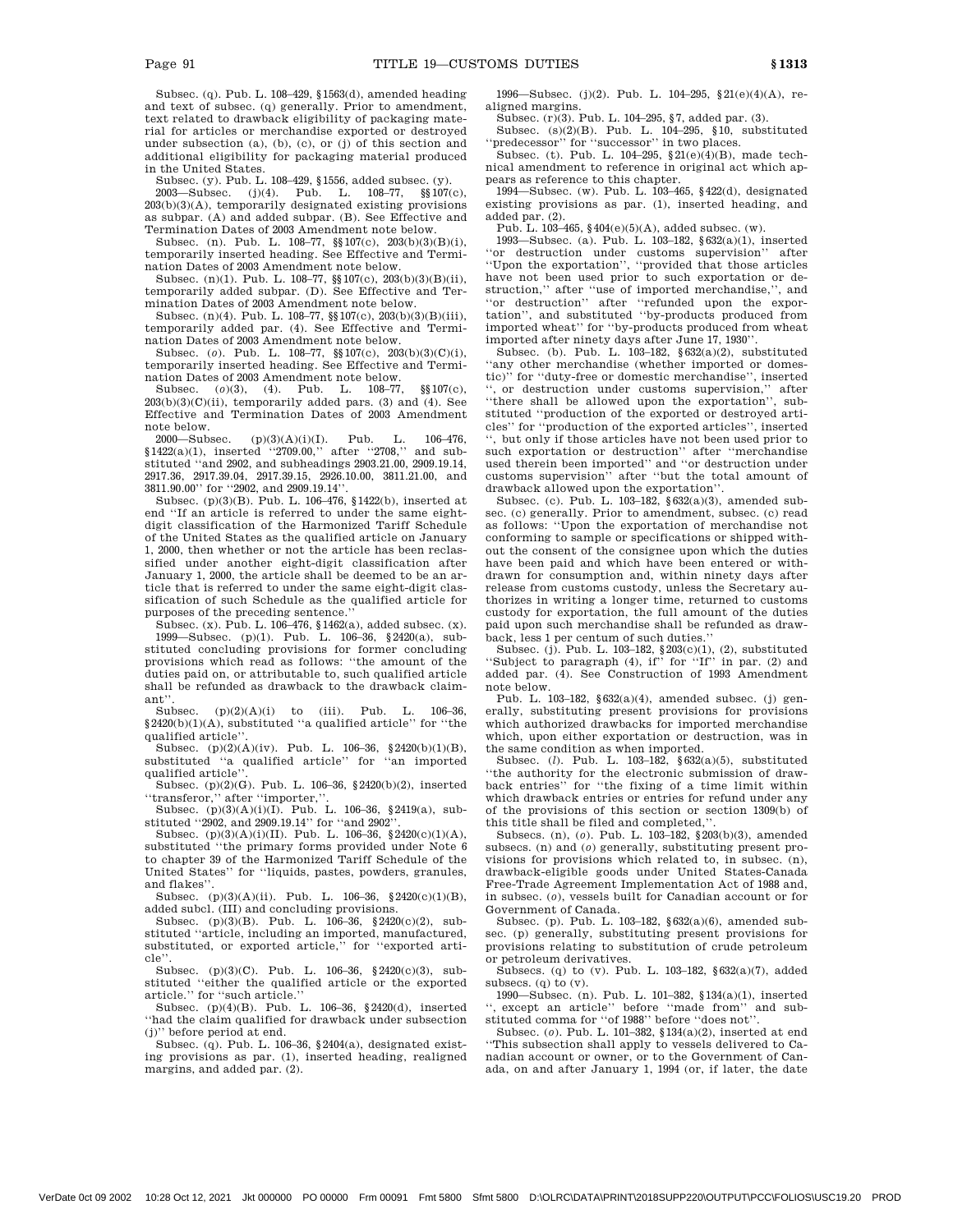proclaimed by the President under section 204(b)(2)(B) of the United States-Canada Free-Trade Agreement Implementation Act of 1988).''

Subsec. (p). Pub. L. 101–382, §484A(a), added subsec.

(p). 1988—Subsecs. (n), (*o*). Pub. L. 100–449 temporarily added subsecs. (n) and (*o*). See Effective and Termi-

nation Dates of 1988 Amendment note below. 1986—Subsec. (j)(2), (3). Pub. L. 99–514, §1888(2)(A), redesignated par. (3) as (2) and redesignated par. (4) relat-

ing to imported packaging material as (3). Subsec. (j)(4). Pub. L. 99–514, §1888(2), redesignated par. (4) relating to imported packaging material as (3) and amended par. (4) relating to the performing of incidental operations generally. Prior to amendment, such par. (4) read as follows: ''The performing of incidental operations (including, but not limited to, testing, cleaning, repacking, and inspecting) on the imported merchandise itself, not amounting to manufacture or production for drawback purposes under the preceding provisions of this section, shall not be treated as a use of that merchandise for purposes of applying paragraph  $(1)(B)$ .

1984—Subsec. (j)(2) to (4). Pub. L. 98–573, §202(1), redesignated par. (2), relating to the performing of incidental operations, as (4), and inserted after par. (1) new pars. (3) and (4).

Subsecs. (k) to (m). Pub. L. 98–573, §202(2), (3), added subsec. (k) and redesignated former subsecs. (k) and (*l*) as (*l*) and (m), respectively.

1980—Subsecs. (j) to (*l*). Pub. L. 96–609, §201(a), added subsec. (j) and redesignated former subsecs. (j) and (k)

as (k) and (*l*), respectively. 1971—Subsecs. (h) to (k). Pub. L. 91–692 added subsec. (h) and redesignated former subsecs. (h) to (j) as (i) to (k), respectively.

1968—Subsec. (d). Pub. L. 90–630 permitted, under Treasury regulations, the drawback of tax with regard to distilled spirits exported as ships' stores where the stamping, restamping, or marking is done after the spirits have been removed from the original bottling plant.

1958—Subsec. (b). Pub. L. 85–673 substituted ''merchandise'' for ''sugar, or metal, or ore containing metal, or flaxseed or linseed, or flaxseed or linseed oil, or printing papers coated or uncoated,'' after ''dutypaid'' and ''allowable had the''.

1956—Subsec. (b). Act Aug. 6, 1956, inserted ''or printing papers, coated or uncoated,'' after ''linseed oil,'' wherever appearing.

1953—Subsec. (b). Act Aug. 8, 1953, §12(a), extended from one year to three years the period during which substitution for drawback purposes may be made.

Subsec. (c). Act Aug. 8, 1953, §12(b), extended the period during which the merchandise can be returned to customs custody for exportation from thirty days to ninety days or such longer period as the Secretary of the Treasury may allow; and provided for the refunding of duties in cases where the merchandise upon which the duties have been paid was sent to the consignee without his consent.

Subsec. (h). Act Aug. 8, 1953, §12(c), substituted reference to ''this section'' for ''this section or of section 152a of this title (relating to drawback on shipments to the Philippine Islands),''; struck out another reference to the Philippine Islands; and substituted ''five years'' for ''three years''.

Subsec. (i). Act Aug. 8, 1953, §12(c), broadened the authority of the Secretary of the Treasury to make such regulations for the administration of the drawback provisions as may be necessary.

1951—Subsec. (b). Act Aug. 8, 1951, extended the provisions of such subsection to flaxseed and linseed, and flaxseed and linseed oil, and omitted ''(or shipment to the Philippine Islands)'' before ''of any such articles''. 1936—Subsec. (d). Act June 26, 1936, inserted second

par.

#### CHANGE OF NAME

''Puerto Rico'' substituted in subsec. (j) (now (m)) for ''Porto Rico'' pursuant to act May 17, 1932, which is

classified to section 731a of Title 48, Territories and Insular Possessions.

# EFFECTIVE DATE OF 2020 AMENDMENT

Amendment by Pub. L. 116–260 effective July 1, 2020, see section 601(h) of div. O of Pub. L. 116–260, set out as a note under section 81c of this title.

Amendment by Pub. L. 116–113 effective on the date the USMCA enters into force (July 1, 2020) and applicable with respect to goods entered, or withdrawn from warehouse for consumption, on or after that date, see section 501(g) of Pub. L. 116–113, set out as a note under section 81c of this title.

#### EFFECTIVE DATE OF 2016 AMENDMENT

Pub. L. 114–125, title IX, §906(q), Feb. 24, 2016, 130 Stat. 233, provided that:

 $(1)$  In GENERAL.—The amendments made by this section [amending this section and section 1508 of this title] shall—

''(A) take effect on the date of the enactment of this Act [Feb. 24, 2016]; and

''(B) except as provided in paragraph (3), apply to drawback claims filed on or after the date that is 2 years after such date of enactment. ''(2) REPORTING OF OPERABILITY OF AUTOMATED COM-

MERCIAL ENVIRONMENT COMPUTER SYSTEM.—Not later than one year after the date of the enactment of this Act [Feb. 24, 2016], and not later than 2 years after such date of enactment, the Secretary of the Treasury shall submit to the Committee on Finance of the Senate and the Committee on Ways and Means of the House of Representatives a report on—

''(A) the date on which the Automated Commercial Environment will be ready to process drawback claims; and

''(B) the date on which the Automated Export System will be ready to accept proof of exportation under subsection (i) of section 313 of the Tariff Act of 1930 [19 U.S.C. 1313], as amended by subsection (d) of this section.

''(3) TRANSITION RULE.—During the one-year period beginning on the date that is 2 years after the date of the enactment of this Act, a person may elect to file a claim for drawback under—

''(A) section 313 of the Tariff Act of 1930 [19 U.S.C. 1313], as amended by this section; or

''(B) section 313 of the Tariff Act of 1930, as in effect on the day before the date of the enactment of this Act.''

[For definition of ''Automated Commercial Environment" as used in section 906(q) of Pub. L. 114-125, set out above, see section 4301 of this title.]

#### EFFECTIVE DATE OF 2008 AMENDMENT

Amendment of this section and repeal of Pub. L. 110–234 by Pub. L. 110–246 effective May 22, 2008, the date of enactment of Pub. L. 110–234, except as otherwise provided, see section 4 of Pub. L. 110–246, set out as an Effective Date note under section 8701 of Title 7, Agriculture.

Pub. L. 110–234, title XV, §15334(b), May 22, 2008, 122 Stat. 1517, and Pub. L. 110–246, §4(a), title XV, §15334(b), June 18, 2008, 122 Stat. 1664, 2279, provided that: ''The amendment made by this section [amending this section] applies with respect to—

''(1) imports of ethyl alcohol or a mixture of ethyl alcohol entered for consumption, or withdrawn from warehouse for consumption, on or after October 1, 2008; and

''(2) imports of ethyl alcohol or a mixture of ethyl alcohol entered for consumption, or withdrawn from warehouse for consumption, before October 1, 2008, if a duty drawback claim is filed with respect to such imports on or after October 1, 2010.''

[Pub. L. 110–234 and Pub. L. 110–246 enacted identical provisions. Pub. L. 110–234 was repealed by section 4(a) of Pub. L. 110–246, set out as a note under section 8701 of Title 7, Agriculture.]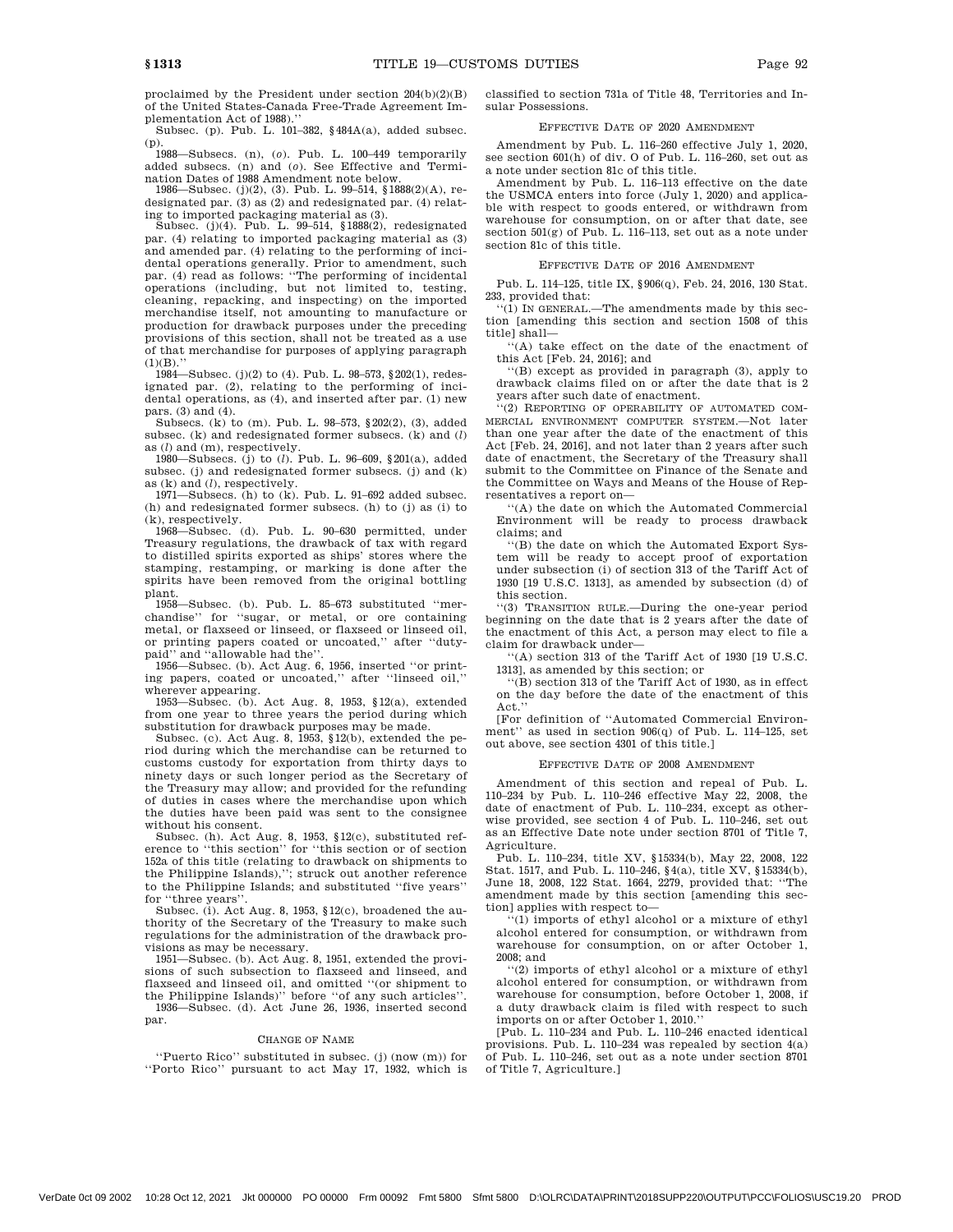Pub. L. 110–234, title XV, §15421(b), May 22, 2008, 122 Stat. 1547, and Pub. L. 110–246, §4(a), title XV, §15421(b), June 18, 2008, 122 Stat. 1664, 2309, provided that: ''The amendment made by subsection (a) [amending this section] shall apply with respect to claims filed for drawback under section 313(j)(2) of the Tariff Act of 1930 [19 U.S.C. 1313(j)(2)] on or after the date of the enactment of this Act [June 18, 2008].''

[Pub. L. 110–234 and Pub. L. 110–246 enacted identical provisions. Pub. L. 110–234 was repealed by section 4(a) of Pub. L. 110–246, set out as a note under section 8701 of Title 7, Agriculture.]

## EFFECTIVE DATE OF 2004 AMENDMENT

Pub. L. 108–429, title I, §1557(b), Dec. 3, 2004, 118 Stat. 2579, provided that: "The amendments made by this section [amending this section] shall take effect on the date of the enactment of this Act [Dec. 3, 2004], and shall apply to any drawback claim filed on or after that date and to any drawback entry filed before that date if the liquidation of the entry is not final on that date.

Pub. L. 108–429, title I,  $$1563(g)(1)$ , Dec. 3, 2004, 118 Stat. 2587, provided that: "The amendments made by subsections (a), (b), (c), (d), and (f) [amending this section and section 1593a of this title] shall take effect on the date of the enactment of this Act [Dec. 3, 2004], and shall apply to—

 $\sqrt{(A)}$  any drawback entry filed on and after such date of enactment; and

''(B) any drawback entry filed before such date of enactment if the liquidation of the entry is not final on such date of enactment.

Pub. L. 108–429, title I, §1571, Dec. 3, 2004, 118 Stat. 2587, provided that: ''Except as otherwise provided in this title [amending this section and sections 1401, 1466, 1504, 1593a, 1629, 2463, and 2703 of this title, enacting provisions set out as notes under this section and sections 1401, 1466, 1504, 1629, and 2463 of this title, and repealing provisions set out as a note under section 1629 of this title], the amendments made by this title shall apply with respect to goods entered, or withdrawn from warehouse for consumption, on or after the 15th day after the date of the enactment of this Act [Dec. 3, 2004].''

### EFFECTIVE AND TERMINATION DATES OF 2003 AMENDMENT

Amendment by Pub. L. 108–77 effective on the date the United States-Chile Free Trade Agreement enters into force (Jan. 1, 2004), and to cease to be effective on the date the Agreement ceases to be in force, see section 107(a), (c) of Pub. L. 108–77, set out in a note under section 3805 of this title.

#### EFFECTIVE DATE OF 2000 AMENDMENT

Pub. L. 106–476, title I, §1422(a)(2), Nov. 9, 2000, 114 Stat. 2156, provided that: ''The amendments made by paragraph (1) [amending this section] shall take effect on the date of the enactment of this Act [Nov. 9, 2000], and shall apply to—

'(A) any drawback claim filed on or after such date of enactment; and

''(B) any drawback entry filed before such date of enactment if the liquidation of the entry is not final on such date of enactment.

Pub. L. 106–476, title I, §1462(b), Nov. 9, 2000, 114 Stat. 2173, provided that: "The amendment made by this section [amending this section] shall apply to drawback claims filed on or after the date of the enactment of this Act [Nov. 9, 2000].''

Amendment by title I of Pub. L. 106–476, except as otherwise provided, applicable with respect to goods entered, or withdrawn from warehouse, for consumption, on or after the 15th day after Nov. 9, 2000, see section 1471 of Pub. L. 106–476, set out as a note under section 58c of this title.

#### EFFECTIVE DATE OF 1999 AMENDMENT

Pub. L. 106–36, title II, §2404(b), June 25, 1999, 113 Stat. 169, provided that: ''The amendment made by this section [amending this section] applies with respect to goods entered, or withdrawn from warehouse for consumption, on or after the 15th day after the date of the enactment of this Act [June 25, 1999].''

Pub. L. 106–36, title II, §2419(b), June 25, 1999, 113 Stat. 178, provided that: ''The amendment made by this section [amending this section] shall take effect on the date of the enactment of this Act [June 25, 1999], and shall apply to drawback claims filed on and after such date.

Pub. L. 106–36, title II, §2420(e), June 25, 1999, 113 Stat. 179, provided that: ''The amendments made by this section [amending this section] shall take effect as if included in the amendment made by section 632(a)(6) of the North American Free Trade Agreement Implementation Act [Pub. L. 103–182, amending this section]. For purposes of section 632(b) of that Act [formerly set out as a note below], the 3-year requirement set forth in section 313(r) of the Tariff Act of 1930 [19 U.S.C. 1313(r)] shall not apply to any drawback claim filed within 6 months after the date of the enactment of this Act [June 25, 1999] for which that 3-year period would have expired.''

#### EFFECTIVE DATE OF 1994 AMENDMENT

Pub. L. 103–465, title IV, §404(e)(5)(B), Dec. 8, 1994, 108 Stat. 4961, provided that: ''The amendment made by subparagraph (A) [amending this section] shall take effect on the earlier of the date of entry into force of the WTO Agreement with respect to the United States [Jan. 1, 1995] or January 1, 1995.''

Pub. L. 103–465, title IV, §422(e), Dec. 8, 1994, 108 Stat. 4965, provided that: ''This section [amending this section and sections 1314i and 1445 of Title 7, Agriculture, and enacting provisions set out as a note under section 1445 of Title 7] and the amendments made by this section shall be effective beginning on the effective date of the Presidential proclamation, authorized under section 421 [set out as a note under section 2135 of this title], establishing a tariff-rate quota pursuant to Article XXVIII of the GATT 1947 or the GATT 1994 with respect to tobacco.

[Proc. No. 6821, Sept. 12, 1995, 60 F.R. 47663, effective Sept. 13, 1995, established tariff-rate quotas on certain tobacco.]

#### EFFECTIVE DATE OF 1993 AMENDMENT

Amendment by section 203(b)(3) of Pub. L. 103–182 applicable (1) with respect to exports from the United States to Canada on Jan. 1, 1996, if Canada is a NAFTA country on that date and after such date for so long as Canada continues to be a NAFTA country and (2) with respect to exports from the United States to Mexico on Jan. 1, 2001, if Mexico is a NAFTA country on that date and after such date for so long as Mexico continues to be a NAFTA country, see section 213(c) of Pub. L. 103–182, formerly set out as an Effective Date note under former section 3331 of this title.

Amendment by section 203(c) of Pub. L. 103–182 effective on the date the North American Free Trade Agreement enters into force with respect to the United States [Jan. 1, 1994], see section 213(b) of Pub. L. 103–182, formerly set out as an Effective Date note under former section 3331 of this title.

Pub. L. 103–182, title VI, §632(b), Dec. 8, 1993, 107 Stat. 2197, which related to the application of the amendment made by subsec. (a)(6) of Pub. L. 103–182 to various claims, was repealed by Pub. L. 116–113, title VI, §601, Jan. 29, 2020, 134 Stat. 78, effective on the date the USMCA entered into force (July 1, 2020).

#### EFFECTIVE DATE OF 1990 AMENDMENT

Amendment by section 484A(a) of Pub. L. 101–382 applicable to claims filed or liquidated on or after Jan. 1, 1988, and claims that are unliquidated, under protest, or in litigation on Aug. 20, 1990, see section 484A(c) of Pub. L. 101–382, set out as a note under section 1309 of this title.